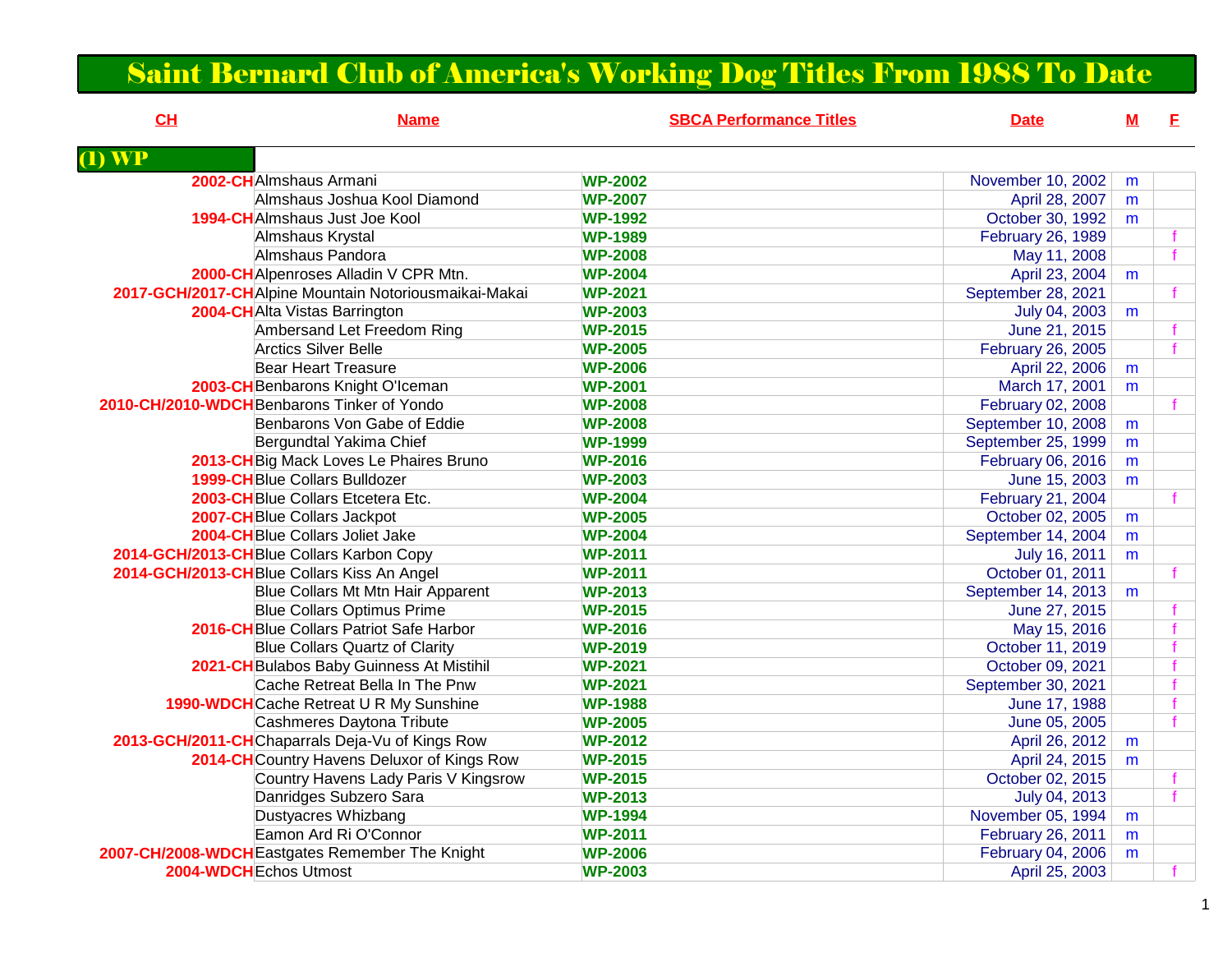| CL | <b>Name</b>                                   |                | <b>SBCA Performance Titles</b> | <b>Date</b>        | ${\bf M}$ | E |
|----|-----------------------------------------------|----------------|--------------------------------|--------------------|-----------|---|
|    | 2007-CH/2009-WDCH Echos Xtra Sweetie V Eddy   | <b>WP-2008</b> |                                | April 25, 2008     |           |   |
|    | <b>Elations Audrey Rose</b>                   | <b>WP-1988</b> |                                | March 06, 1988     |           |   |
|    | Empty Kegs I-C-U-N-V Me                       | <b>WP-2009</b> |                                | October 06, 2009   |           |   |
|    | Empty Kegs Jokers Wild                        | <b>WP-2006</b> |                                | March 19, 2006     | m         |   |
|    | Excaliburs Kirsten                            | <b>WP-2002</b> |                                | March 31, 2002     |           |   |
|    | <b>Excaliburs Knight of The Realm</b>         | <b>WP-2003</b> |                                | May 08, 2003       | m         |   |
|    | 2013-CH/2015-WDCH Excaliburs Lady of The Lake | <b>WP-2013</b> |                                | August 23, 2013    |           |   |
|    | 2016-WDCH Excaliburs Muse                     | <b>WP-2015</b> |                                | October 23, 2015   |           |   |
|    | Frosas Montana Joe                            | <b>WP-2001</b> |                                | September 02, 2001 | m         |   |
|    | 1999-CHGolden Heart Lil Lulu O'Raine          | <b>WP-2001</b> |                                | March 03, 2001     |           |   |
|    | Golden Heart Sole "Sir"viver                  | <b>WP-2001</b> |                                | March 11, 2001     | m         |   |
|    | Heidisaint Laurie of Kings Row                | <b>WP-2008</b> |                                | May 10, 2008       |           |   |
|    | Heimers Xplorer to Almshaus                   | <b>WP-2000</b> |                                | November 18, 2000  | m         |   |
|    | <b>HiCountry Pnw Rainshadow</b>               | <b>WP-2021</b> |                                | September 26, 2021 |           |   |
|    | Jbars Darth Vader V Thor                      | <b>WP-2007</b> |                                | February 03, 2007  | m         |   |
|    | 2005-CH Jbars Supreme Commander V Taz         | <b>WP-2007</b> |                                | February 03, 2007  | m         |   |
|    | Jeremie Von Der Sud-Alb                       | <b>WP-2003</b> |                                | March 02, 2003     |           |   |
|    | 2015-CH Jeul Kreeks A Rockstar For Vicdory    | <b>WP-2014</b> |                                | May 16, 2014       |           |   |
|    | Jeul Kreeks Apple of Daddys Eye               | <b>WP-2016</b> |                                | May 15, 2016       | m         |   |
|    | Kennebank Chelsea Can Can Can                 | <b>WP-2002</b> |                                | February 02, 2002  |           |   |
|    | Kennebank Cleveland Rocks                     | <b>WP-2005</b> |                                | November 23, 2005  |           |   |
|    | 1998-CH Kennebank Theodore Von Linc           | <b>WP-1999</b> |                                | May 07, 1999       | m         |   |
|    | 1997-CH Kennebank Zachary Von Noah            | <b>WP-2001</b> |                                | April 12, 2001     | m         |   |
|    | Kingfishers Winter Destiny                    | <b>WP-2013</b> |                                | March 16, 2013     |           |   |
|    | Kings Mill Firefly                            | <b>WP-2010</b> |                                | March 10, 2010     |           |   |
|    | Kings Row Heavenly Dream                      | <b>WP-2010</b> |                                | April 30, 2010     |           |   |
|    | Kings Row Moneypenny                          | <b>WP-2021</b> |                                | September 30, 2021 |           |   |
|    | Kudos Crown Royal V Regalbear                 | <b>WP-2021</b> |                                | September 30, 2021 | m         |   |
|    | Ladins Prime Time                             | <b>WP-1989</b> |                                | December 30, 1989  | m         |   |
|    | 2017-CHLarge Paw Nika For Brandauridge        | <b>WP-2019</b> |                                | October 08, 2019   |           |   |
|    | Lasquites Francesca May                       | <b>WP-2009</b> |                                | November 14, 2009  |           |   |
|    | Lone Cedars Cosmo of Loramar                  | <b>WP-2017</b> |                                | October 08, 2017   | m         |   |
|    | Loramars Aeryn Dream V Stoan                  | <b>WP-2006</b> |                                | April 22, 2006     |           |   |
|    | 2011-CH Loramars All Dat Jazz V Stoan         | <b>WP-2006</b> |                                | April 22, 2006     |           |   |
|    | 2008-CHLoramars CiCi of Vicdory               | <b>WP-2008</b> |                                | October 05, 2008   |           |   |
|    | Loramars El D'Argo                            | <b>WP-2010</b> |                                | July 04, 2010      | m         |   |
|    | Loramars Ellie May                            | <b>WP-2010</b> |                                | July 04, 2010      |           |   |
|    | Loramars Fire Starter                         | <b>WP-2013</b> |                                | June 02, 2013      |           |   |
|    | 2013-CH Loramars Full Speed Ahead             | <b>WP-2012</b> |                                | September 27, 2012 | m         |   |
|    | Loramars N Vicdorys Bozley                    | <b>WP-2006</b> |                                | October 14, 2006   | m         |   |
|    | Mandys Graphic Design                         | <b>WP-2003</b> |                                | March 02, 2003     |           |   |
|    | 1991-WDCHMar-Eds Ascos Colt Forty Five        | <b>WP-1990</b> |                                | October 13, 1990   | m         |   |
|    | 1991-WDCHMar-Eds Ascos Kristy Belle           | <b>WP-1991</b> |                                | March 24, 1991     |           |   |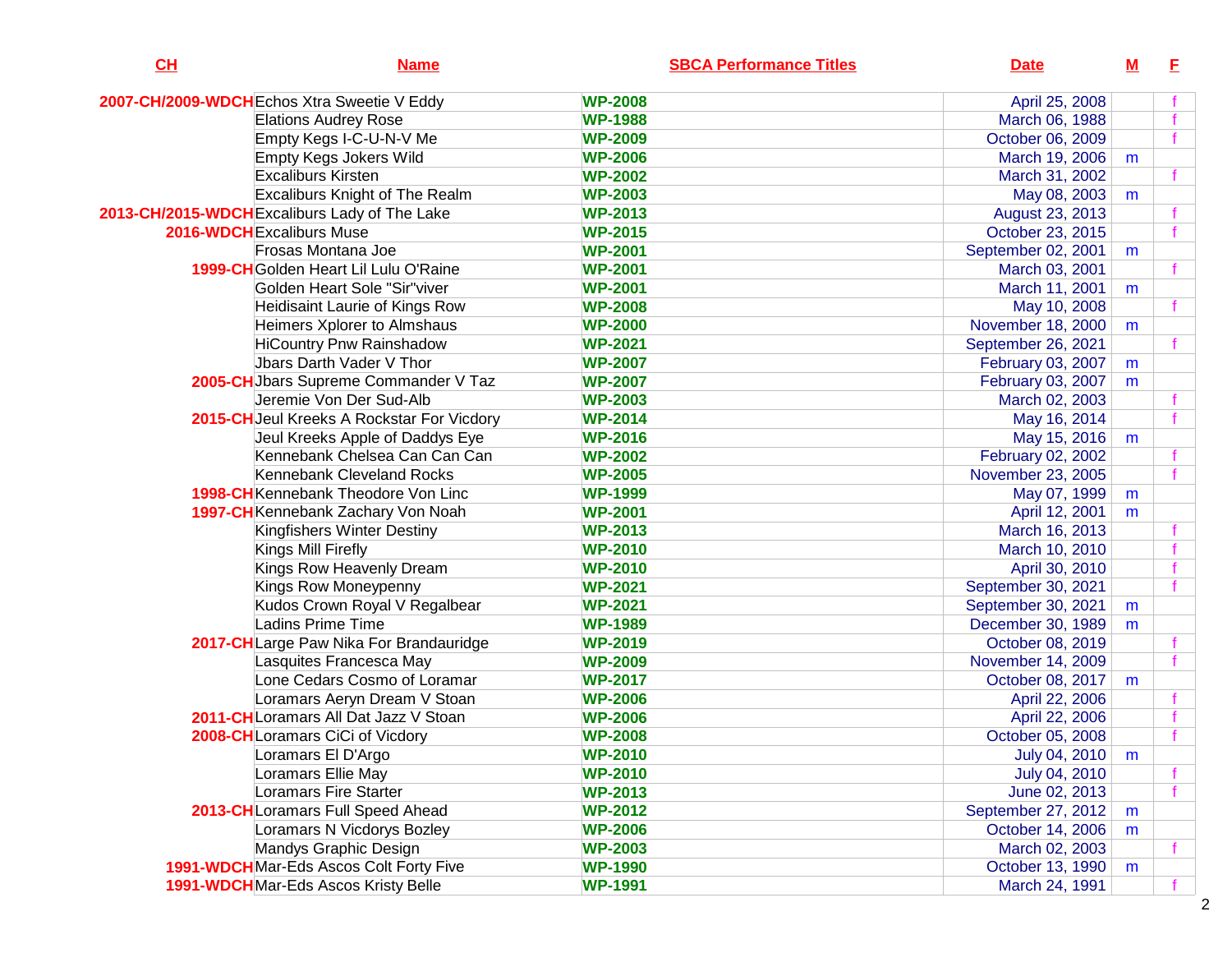| CH | <b>Name</b>                                        | <b>SBCA Performance Titles</b> | <b>Date</b>             | <u>M</u> | E |
|----|----------------------------------------------------|--------------------------------|-------------------------|----------|---|
|    | 2007-CHMatakis Arickara V Morris                   | <b>WP-2005</b>                 | July 09, 2005           |          |   |
|    | <b>1999-CH</b> Matterhorns Bugsy Malone            | <b>WP-2002</b>                 | April 08, 2002          | m        |   |
|    | 2008-CHMistihil Lord Luva Duck                     | <b>WP-2010</b>                 | July 03, 2010           |          |   |
|    | <b>Mistihil Mystique</b>                           | <b>WP-2010</b>                 | July 03, 2010           |          |   |
|    | 2015-GCH/2013-CHMistihil Over The Moon             | <b>WP-2015</b>                 | April 23, 2015          |          |   |
|    | Mistihil Pollyanna Rules                           | <b>WP-2014</b>                 | October 05, 2014        |          |   |
|    | <b>2014-CH</b> Mistihil Promises Promises Rules    | <b>WP-2017</b>                 | October 07, 2017        |          |   |
|    | Mistihil Quote The Raven Denman                    | <b>WP-2017</b>                 | May 29, 2017            |          |   |
|    | Mistihil Stormy Weather By Rowdy                   | <b>WP-2018</b>                 | October 13, 2018        |          |   |
|    | 2018-GCH/2018-CHMistihil Strassers Pick By Rowdy   | <b>WP-2021</b>                 | May 15, 2021            | m        |   |
|    | Mont Blancs Foreign Exchange                       | <b>WP-1988</b>                 | June 17, 1988           |          |   |
|    | Montana Mtns AlaskanKodiak                         | <b>WP-2008</b>                 | February 23, 2008       | m        |   |
|    | Montana Mtns Girls Getr Done                       | <b>WP-2007</b>                 | September 28, 2007      |          |   |
|    | 2008-CH Montana Mtns Legacy of McNeil              | <b>WP-2007</b>                 | October 14, 2007        |          |   |
|    | Montana Mtns Little Mack                           | <b>WP-2001</b>                 | November 11, 2001       | m        |   |
|    | 2013-GCH/2011-CHMontana Mtns Mystery of Life       | <b>WP-2011</b>                 | July 16, 2011           | m        |   |
|    | 2005-CHMorris Tres V Clifner                       | <b>WP-2004</b>                 | <b>January 31, 2004</b> |          |   |
|    | Mountan Mtn Made R Move (Kai)                      | <b>WP-2002</b>                 | April 20, 2002          | m        |   |
|    | Mt. Wendricks Bella The Ball                       | <b>WP-2001</b>                 | March 10, 2001          |          |   |
|    | 2012-GCH/2011-CHMtn Home Linus Stoan V Lasquite    | <b>WP-2010</b>                 | October 07, 2010        |          |   |
|    | Mtn Shadows Cinnamon An Spice                      | <b>WP-1994</b>                 | December 04, 1994       |          |   |
|    | Nerthus Eisenhauer                                 | <b>WP-2001</b>                 | May 10, 2001            | m        |   |
|    | Northpointes Havin' a Ball                         | <b>WP-2011</b>                 | September 14, 2011      | m        |   |
|    | Pevas Titan Hyperian The High One                  | <b>WP-2013</b>                 | September 22, 2013      | m        |   |
|    | 2017-CH Rainiers Handsom Stranger of Montana       | <b>WP-2018</b>                 | October 14, 2018        | m        |   |
|    | 2014-GCH/2013-CHRainiers Montana Gunpowder & Smoke | <b>WP-2014</b>                 | October 05, 2014        | m        |   |
|    | 2010-CH Rainiers Rough Rider                       | <b>WP-2010</b>                 | August 08, 2010         | m        |   |
|    | Ramblewoods Cherise                                | <b>WP-2019</b>                 | October 11, 2019        |          |   |
|    | 2006-CH Rancha Bella Azzuro Colletto               | <b>WP-2006</b>                 | March 05, 2006          |          |   |
|    | 2011-GCH/2011-CHRevilos Kadillac Man From Redside  | <b>WP-2013</b>                 | April 26, 2013          | m        |   |
|    | 2012-CHRevilos Lets Go Bo Redside                  | <b>WP-2012</b>                 | September 27, 2012      | m        |   |
|    | <b>Revilos On The Interstate</b>                   | <b>WP-2013</b>                 | June 02, 2013           | m        |   |
|    | 2006-CH Revilos Over The Rainbow Vcdry             | <b>WP-2006</b>                 | April 22, 2006          |          |   |
|    | <b>1996-CH</b> Revilos Quincy                      | <b>WP-1998</b>                 | May 25, 1998            | m        |   |
|    | <b>1997-CH</b> Revilos Quiz Show                   | <b>WP-1998</b>                 | October 04, 1998        | m        |   |
|    | <b>Revilos Run For The Roses</b>                   | <b>WP-2017</b>                 | October 07, 2017        |          |   |
|    | Roberts A B Normal                                 | <b>WP-2011</b>                 | September 14, 2011      | m        |   |
|    | Saints Unbound Big Birtha                          | <b>WP-2007</b>                 | February 03, 2007       |          |   |
|    | Sandrimars April Ice V Revilo                      | <b>WP-2014</b>                 | September 01, 2014      |          |   |
|    | 2014-GCH/2013-CH Sandrimars Buffet Rocks Revilo    | <b>WP-2013</b>                 | September 02, 2013      | m        |   |
|    | 2013-GCH/2010-CH Scandias Dreamcatcher Heezedoorn  | <b>WP-2009</b>                 | October 08, 2009        |          |   |
|    | 2012-CHScandias Elmas Heezedoorn                   | <b>WP-2011</b>                 | July 17, 2011           |          |   |
|    | Scandias Ice Lolly                                 | <b>WP-2010</b>                 | July 17, 2010           |          |   |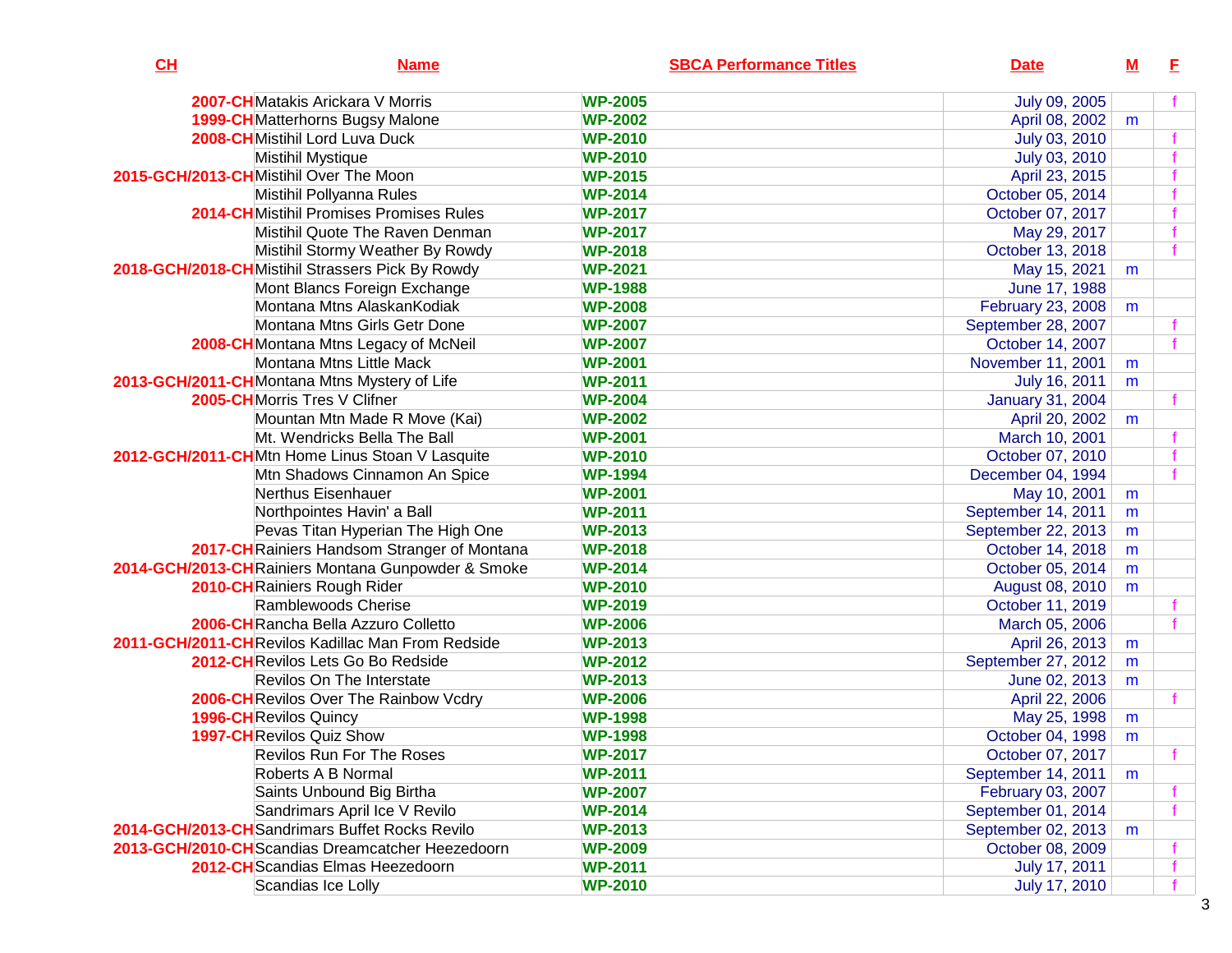| CH | <b>Name</b>                                      | <b>SBCA Performance Titles</b> | <b>Date</b>             | M | E. |
|----|--------------------------------------------------|--------------------------------|-------------------------|---|----|
|    | Scandias Northern Lights                         | <b>WP-2011</b>                 | September 14, 2011      |   |    |
|    | 2008-CH Scandias Ursa Major                      | <b>WP-2008</b>                 | September 10, 2008      |   |    |
|    | <b>Sebrings Summer Breeze</b>                    | <b>WP-1988</b>                 | June 17, 1988           |   |    |
|    | Sgt. Peppers Doctor Robert                       | <b>WP-2013</b>                 | February 02, 2013       | m |    |
|    | Sgt. Peppers Wanna Be Your Man                   | <b>WP-2015</b>                 | October 02, 2015        | m |    |
|    | Shadow Mtn Bringer of Light                      | <b>WP-2018</b>                 | May 27, 2018            | m |    |
|    | Shadow Mtn Calif Rock Star                       | <b>WP-2005</b>                 | November 20, 2005       |   |    |
|    | Shadow Mtn C'est Mon Amour                       | <b>WP-2003</b>                 | April 26, 2003          |   |    |
|    | 2005-CH Shadow Mtn Cracker Jax                   | <b>WP-2006</b>                 | April 28, 2006          | m |    |
|    | 2005-CH Shadow Mtn Hot August Night              | <b>WP-2005</b>                 | July 09, 2005           | m |    |
|    | Shadow Mtn I'm In Heaven Vic                     | <b>WP-2005</b>                 | July 09, 2005           |   |    |
|    | 2007-CHShadow Mtn Lady Lumberjack                | <b>WP-2006</b>                 | July 08, 2006           |   |    |
|    | Shadow Mtn Mystere                               | <b>WP-2007</b>                 | November 25, 2007       |   |    |
|    | Shadow Mtn OoLaLa Blue Collar                    | <b>WP-2008</b>                 | June 07, 2008           |   |    |
|    | 2009-CH Shadow Mtn Playboy At Large Remma        | <b>WP-2008</b>                 | July 08, 2008           | m |    |
|    | Shadow Mtn Quidditch V Vicdory                   | <b>WP-2009</b>                 | April 24, 2009          |   |    |
|    | Shadow Mtn Rhapsody In Blue                      | <b>WP-2009</b>                 | November 14, 2009       |   |    |
|    | Shadow Mtn Yeti At Jbar                          | <b>WP-2016</b>                 | February 05, 2016       | m |    |
|    | 2011-CH Shericks Darling Little Girl             | <b>WP-2010</b>                 | October 17, 2010        |   |    |
|    | 2011-GCH/2009-CHShericks Diamond Rio Del Vicdory | <b>WP-2009</b>                 | May 16, 2009            |   |    |
|    | 2011-CH Shericks Duchess of Loramar              | <b>WP-2009</b>                 | October 06, 2009        |   |    |
|    | Shericks Gabby of Loramar                        | <b>WP-2014</b>                 | October 05, 2014        |   |    |
|    | <b>Shericks Gage To Perfection</b>               | <b>WP-2014</b>                 | May 16, 2014            | m |    |
|    | <b>Shericks Liquid Gold</b>                      | <b>WP-2010</b>                 | July 05, 2010           | m |    |
|    | <b>2007-CH</b> Shericks Silver Belle             | <b>WP-2006</b>                 | October 14, 2006        |   |    |
|    | Silver Dollar Happenin Sue                       | <b>WP-2005</b>                 | May 21, 2005            |   |    |
|    | <b>Silver Dollar Legacy</b>                      | <b>WP-2010</b>                 | April 29, 2010          |   |    |
|    | <b>Silver Dollar Mt Rose</b>                     | <b>WP-2011</b>                 | April 28, 2011          |   |    |
|    | Silver Lakes Mufasa                              | <b>WP-2010</b>                 | August 07, 2010         | m |    |
|    | Silverados Whitcomb A Stoan                      | <b>WP-2004</b>                 | May 17, 2004            |   |    |
|    | 2001-WDCH Sir Hennessy Cognac                    | <b>WP-1998</b>                 | October 17, 1998        | m |    |
|    | 2009-CHSirius McKuen V Liberty                   | <b>WP-2011</b>                 | September 12, 2011      | m |    |
|    | 2001-CHSky Meadows The Iceman                    | <b>WP-2000</b>                 | November 18, 2000       | m |    |
|    | 2007-CH Skydancers Goindotcom V Stoan            | <b>WP-2009</b>                 | <b>January 30, 2009</b> | m |    |
|    | 2010-CH Skydancers Man of Steel For Vicdory      | <b>WP-2008</b>                 | October 12, 2008        | m |    |
|    | Spirit N Loramar A Star Was Born                 | <b>WP-2009</b>                 | May 09, 2009            |   |    |
|    | St. Havens Tsunami Warning For Lilykind          | <b>WP-2013</b>                 | April 26, 2013          |   |    |
|    | Stars Dallas Ann                                 | <b>WP-2006</b>                 | July 08, 2006           |   |    |
|    | <b>Stars Fancy Thats My Name</b>                 | <b>WP-2008</b>                 | April 24, 2008          |   |    |
|    | <b>Stars Fortuitous Sequence of Events</b>       | <b>WP-2009</b>                 | May 16, 2009            | m |    |
|    | 2007-CHStars Yuma Leigh                          | <b>WP-2003</b>                 | April 25, 2003          |   |    |
|    | Stars Zachary                                    | <b>WP-2005</b>                 | May 21, 2005            | m |    |
|    | Stillstreams You'Re So Fine                      | <b>WP-2018</b>                 | May 27, 2018            | m |    |
|    |                                                  |                                |                         |   |    |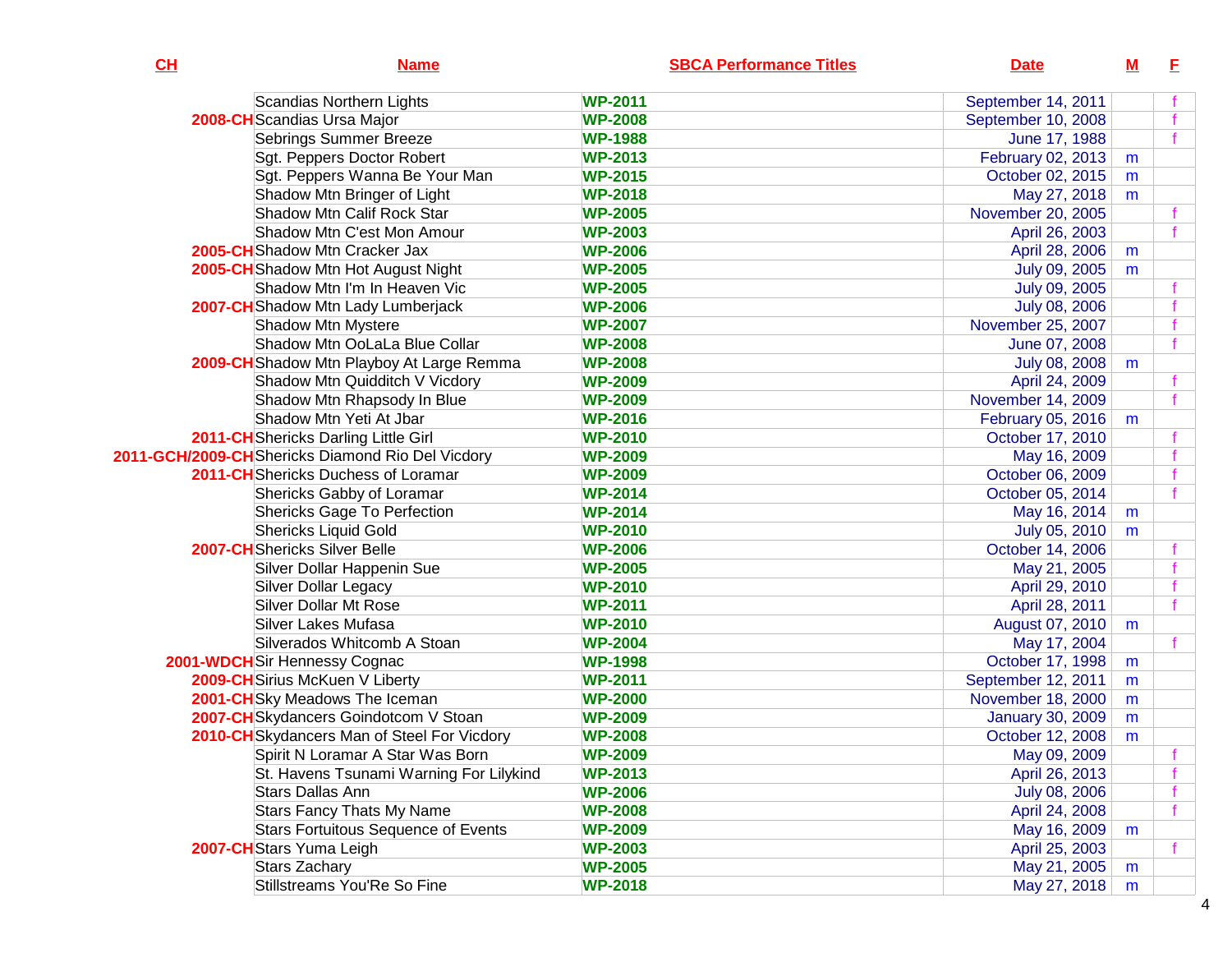| CL | <b>Name</b>                                                         | <b>SBCA Performance Titles</b>   | <b>Date</b>        | M | E. |
|----|---------------------------------------------------------------------|----------------------------------|--------------------|---|----|
|    | 2006-CHStoans D'alice of Loramar                                    | <b>WP-2006</b>                   | April 22, 2006     |   |    |
|    | <b>1998-CH</b> Stoans Dean Witter of Valinta                        | <b>WP-1997</b>                   | December 07, 1997  | m |    |
|    | <b>1998-CH</b> Stoans Delila V Valinta                              | <b>WP-1997</b>                   | December 13, 1997  |   |    |
|    | 1994-CH/1994-WDCH Stoans Dudley Do Right Of Jay-U                   | <b>WP-1994</b>                   | October 01, 1994   | m |    |
|    | 1998-CH/2000-WDCHStoans Glysa of Adax                               | <b>WP-1999</b>                   | September 25, 1999 |   |    |
|    | 2009-CH Stoans Jeul of Vicdory                                      | <b>WP-2009</b>                   | October 04, 2009   |   |    |
|    | 1991-CH Stoans Lucky Charm Bonadi                                   | <b>WP-1991</b>                   | March 30, 1991     |   |    |
|    | Stoans Prince Thor of Veca                                          | <b>WP-1993</b>                   | October 02, 1993   | m |    |
|    | 2005-CH Stoans Qati Mae of Loramar                                  | <b>WP-2005</b>                   | June 04, 2005      |   |    |
|    | <b>2003-CH</b> Stoans Quintesse Vic Revilo                          | <b>WP-2004</b>                   |                    |   |    |
|    | Stoans Razzle of Oz                                                 | <b>WP-2010</b>                   | October 10, 2004   |   |    |
|    | 2010-GCH/CH-2009 Stoans Rupert of Oz                                |                                  | August 07, 2010    |   |    |
|    |                                                                     | <b>WP-2009</b><br><b>WP-1995</b> | May 10, 2009       | m |    |
|    | 1994-CH Stoans Upsa Daisy De La Casa                                |                                  | March 04, 1995     |   |    |
|    | 2012-CH Stoans Xusie Q De Peru<br>2005-CHStoans Yum Yum of Mistihil | <b>WP-2012</b>                   | October 13, 2012   |   |    |
|    |                                                                     | <b>WP-2005</b>                   | October 08, 2005   |   |    |
|    | <b>1992-CH</b> Stoans Zero Hour of Shorecliff                       | <b>WP-1994</b>                   | November 13, 1994  | m |    |
|    | 2007-CH Subira Georgia                                              | <b>WP-2009</b>                   | October 08, 2009   |   |    |
|    | Subzero Jagermeister                                                | <b>WP-2009</b>                   | December 05, 2009  | m |    |
|    | 2008-CHSummerlyns Lucius                                            | <b>WP-2009</b>                   | April 23, 2009     | m |    |
|    | 1993-CH Sweetholms Half Tone                                        | <b>WP-1991</b>                   | February 03, 1991  |   |    |
|    | <b>Sweetholms Lady Sara Lee</b>                                     | <b>WP-1995</b>                   | March 18, 1995     |   |    |
|    | <b>1986-CH</b> Sweetholms M-S Contessa                              | <b>WP-1988</b>                   | June 17, 1988      |   |    |
|    | Sweetholms Ms. America                                              | <b>WP-1997</b>                   | December 13, 1997  |   |    |
|    | Sweetholms Roust A Bout                                             | <b>WP-1996</b>                   | March 23, 1996     | m |    |
|    | Templums Mandolin Wind                                              | <b>WP-2002</b>                   | December 14, 2002  |   |    |
|    | Twin Branchs Denali At Arctic Unbound                               | <b>WP-2013</b>                   | February 02, 2013  |   |    |
|    | Twin Branchs Dream Weaver                                           | <b>WP-2006</b>                   | December 02, 2006  |   |    |
|    | 2008-CH Twin Branchs George Brett                                   | <b>WP-2010</b>                   | October 05, 2010   | m |    |
|    | Twin Branchs Gorgeous George                                        | <b>WP-2004</b>                   | January 31, 2004   | m |    |
|    | Twin Branchs Power Play                                             | <b>WP-2006</b>                   | September 22, 2006 | m |    |
|    | 1996-CH Valintas Wanna Dance V Stoan                                | <b>WP-1997</b>                   | October 18, 1997   |   |    |
|    | 1999-CH/2001-WDCH Vicdorys Amber Ice V Stoan                        | <b>WP-2000</b>                   | May 21, 2000       |   |    |
|    | 2000-CH Vicdorys Artc Icbrkr V Stoan                                | <b>WP-2000</b>                   | October 21, 2000   |   |    |
|    | 2001-CH Vicdorys As In Xena V Stoan                                 | <b>WP-1999</b>                   | October 23, 1999   |   |    |
|    | 2000-CH Vicdorys Citrine Von Stoan                                  | <b>WP-2003</b>                   | March 01, 2003     |   |    |
|    | Vicdorys Golden Apple                                               | <b>WP-2004</b>                   | February 28, 2004  |   |    |
|    | 2004-CH Vicdorys Golden Krugerrand                                  | <b>WP-2004</b>                   | April 23, 2004     |   |    |
|    | Vicdorys Heavenly Melody V Loramar                                  | <b>WP-2004</b>                   | May 30, 2004       |   |    |
|    | Vicdorys Heavens Spirit Revilo                                      | <b>WP-2007</b>                   | November 24, 2007  |   |    |
|    | 2006-CH Vicdorys Indiana Bones                                      | <b>WP-2005</b>                   | October 09, 2005   | m |    |
|    | 2006-CH Vicdorys Jade Palace                                        | <b>WP-2006</b>                   | May 27, 2006       |   |    |
|    | 2006-CH Vicdorys Jem Stone Sandcastle                               | <b>WP-2007</b>                   | May 13, 2007       | m |    |
|    | 2010-GCH/2006-CH Vicdorys Julius Ceasar                             | <b>WP-2006</b>                   | May 28, 2006       | m |    |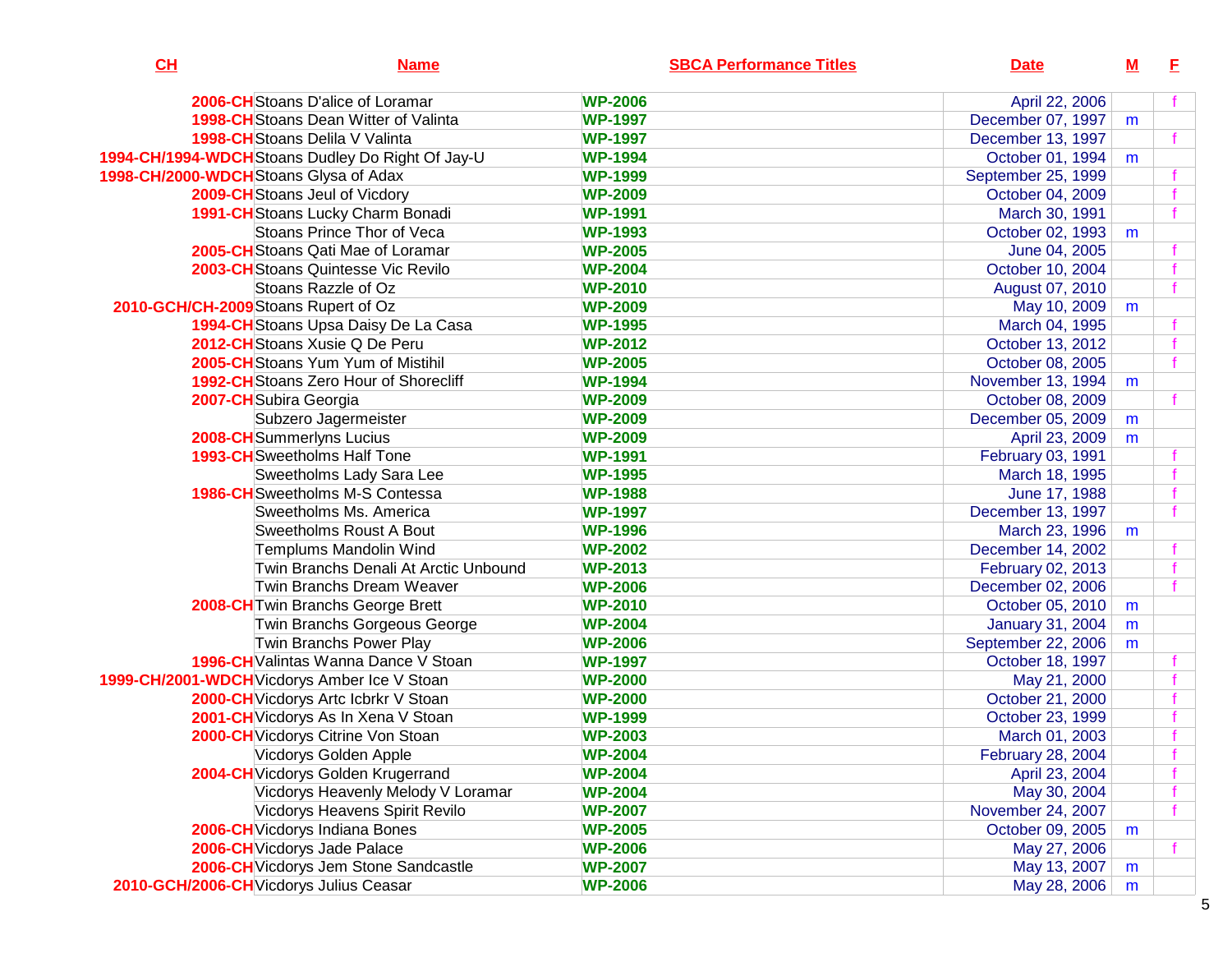| CL                                      | <b>Name</b>                                       | <b>SBCA Performance Titles</b> | <b>Date</b>        | M                | E   |
|-----------------------------------------|---------------------------------------------------|--------------------------------|--------------------|------------------|-----|
|                                         | 2010-CH Vicdorys Leilani of Loramar               | <b>WP-2007</b>                 | October 14, 2007   |                  |     |
|                                         | 2009-CH Vicdorys Los Banditos                     | <b>WP-2009</b>                 | May 16, 2009       | m                |     |
| 2011-GCH/2013-WDCH Vicdorys Lump O'Coal |                                                   | <b>WP-2007</b>                 | November 24, 2007  | m                |     |
|                                         | 2008-CH Vicdorys Manhattan Transfer               | <b>WP-2007</b>                 | November 24, 2007  | m                |     |
|                                         | 2008-CH Vicdorys Moose On Shadow                  | <b>WP-2007</b>                 | November 25, 2007  | m                |     |
|                                         | 2012-CH Vicdorys N Winters R U Jealous Yet?       | <b>WP-2011</b>                 | May 20, 2011       |                  |     |
|                                         | 2011-GCH/2010-CH Vicdorys Pretty In Pink Diamonds | <b>WP-2010</b>                 | August 08, 2010    |                  |     |
|                                         | 2012-CH Vicdorys Santa Baby For Vonnaken          | <b>WP-2012</b>                 | October 13, 2012   |                  |     |
|                                         | Vicdorys Simplon Bern V Sherick                   | <b>WP-2012</b>                 | September 24, 2012 | m                |     |
|                                         | 2017-CH Vicdorys Unforgettable Mr Tucker          | <b>WP-2019</b>                 | February 11, 2019  | m                |     |
|                                         | 2014-GCH/2014-CH Vicdorys Unleash The Dark Night  | <b>WP-2015</b>                 | June 13, 2015      | m                |     |
| 2018-GCH/2017-CH Vicdorys Vixen         |                                                   | <b>WP-2016</b>                 | May 15, 2016       |                  |     |
|                                         | 2021-CH Vicdorys You Will Rise Jeul Kreek         | <b>WP-2021</b>                 | May 15, 2021       |                  |     |
|                                         | 2021-CH Vicdorys You're So Cold                   | <b>WP-2021</b>                 | August 19, 2021    |                  |     |
|                                         | Vieledanke Sargent Preston                        | <b>WP-1988</b>                 | June 17, 1988      | m                |     |
|                                         | <b>Vinehill Heart Desire</b>                      | <b>WP-2002</b>                 | March 10, 2002     |                  |     |
|                                         | 2002-CH Vinehill Solomon                          | <b>WP-2002</b>                 | February 03, 2002  | m                |     |
|                                         | 2018-CH Vonnakens About Time                      | <b>WP-2016</b>                 | October 23, 2016   |                  |     |
|                                         | 2018-CH Vonnakens Apollo                          | <b>WP-2016</b>                 | October 23, 2016   | m                |     |
|                                         | <b>Weisstal Beautiful Contrast</b>                | <b>WP-2006</b>                 | May 28, 2006       |                  |     |
|                                         | Weisstal Bella Rosa                               | <b>WP-2006</b>                 | May 28, 2006       |                  |     |
|                                         | 2003-CHWesthaven Sierra Wildfire                  | <b>WP-2006</b>                 | April 28, 2006     |                  |     |
|                                         | <b>Wild Wests Calamity Jane</b>                   | <b>WP-2005</b>                 | November 13, 2005  |                  |     |
|                                         | 2004-CH Wild Wests Rootin Tootin TJ               | <b>WP-2003</b>                 | November 09, 2003  | m                |     |
|                                         | 2006-CHWintercrest Backdraft                      | <b>WP-2007</b>                 | April 27, 2007     |                  |     |
|                                         | 2010-GCH/2010-CH Wintercrest Joy to The World     | <b>WP-2012</b>                 | April 26, 2012     |                  |     |
|                                         | 2012-CH Wintercrest Olde Glory                    | <b>WP-2013</b>                 | April 25, 2013     |                  |     |
|                                         | 2011-GCH/2011-CHWinters Brooks & Dunn V Vicdory   | <b>WP-2011</b>                 | May 14, 2011       |                  |     |
|                                         | 1988-CH World Tops Brutus V Opdyke                | <b>WP-1988</b>                 | March 12, 1988     | m                |     |
|                                         | 2001-CH/2002-WDCHXmaxKris Van ' T Hof Ten Eynder  | <b>WP-2005</b>                 | April 03, 2005     | m                |     |
|                                         | 2006-CH Yukons Claret V Serpentina                | <b>WP-2007</b>                 | October 27, 2007   |                  |     |
|                                         | 2013-CH Yukons Hogans Bernard                     | <b>WP-2015</b>                 | April 23, 2015     | m                |     |
| <b>Title Summary:</b>                   |                                                   | 242                            |                    | 102 <sub>1</sub> | 139 |

| 2002-CHAImshaus Armani                       | <b>WPX-2003</b> | March 01, 2003 $\mid m \mid$      |   |  |
|----------------------------------------------|-----------------|-----------------------------------|---|--|
| Almshaus Joshua Kool Diamond                 | <b>WPX-2008</b> | May 11, 2008                      | m |  |
| <b>1994-CH</b> Almshaus Just Joe Kool        | <b>WPX-1993</b> | January 30, 1993 $\mid m \rangle$ |   |  |
| Almshaus Krystal                             | <b>WPX-1989</b> | February 26, 1989                 |   |  |
| Almshaus Pandora                             | <b>WPX-2008</b> | October 12, 2008                  |   |  |
| <b>2000-CH</b> Alpenroses Alladin V CPR Mtn. | <b>WPX-2004</b> | May 30, 2004                      | m |  |
| Bear Heart Treasure                          | <b>WPX-2006</b> | October 15, 2006   m              |   |  |
|                                              |                 |                                   |   |  |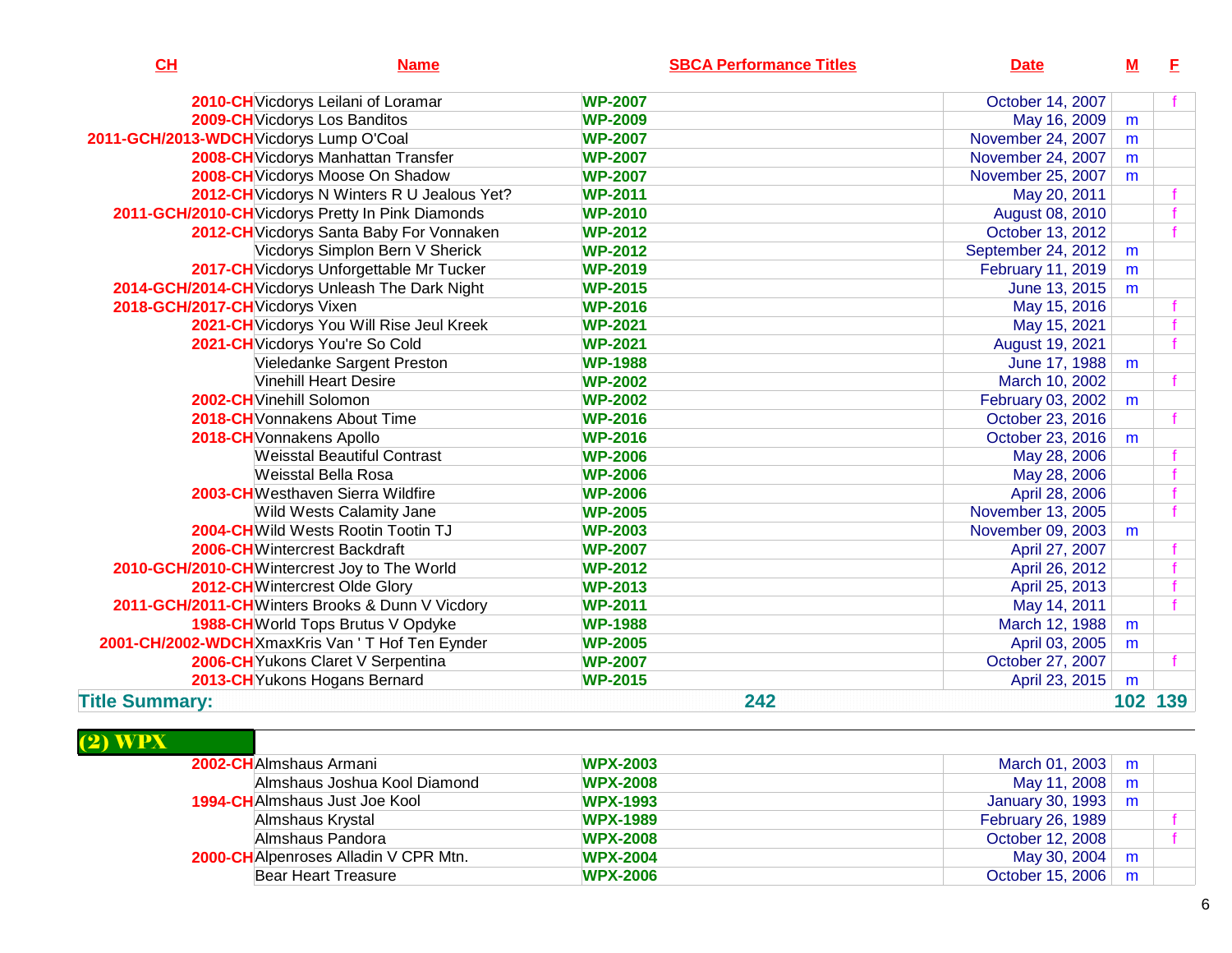| CL | <b>Name</b>                                     | <b>SBCA Performance Titles</b> | <b>Date</b>             | M | E  |
|----|-------------------------------------------------|--------------------------------|-------------------------|---|----|
|    | 2003-CH Benbarons Knight O'Iceman               | <b>WPX-2002</b>                | November 10, 2002       | m |    |
|    | 2010-CH/2010-WDCH Benbarons Tinker of Yondo     | <b>WPX-2009</b>                | August 22, 2009         |   |    |
|    | Benbarons Von Gabe of Eddie                     | <b>WPX-2011</b>                | September 14, 2011      | m |    |
|    | 2003-CHBlue Collars Etcetera Etc.               | <b>WPX-2004</b>                | March 27, 2004          |   |    |
|    | 2004-CH Blue Collars Joliet Jake                | <b>WPX-2005</b>                | <b>January 22, 2005</b> | m |    |
|    | 2014-GCH/2013-CH Blue Collars Karbon Copy       | <b>WPX-2012</b>                | March 18, 2012          | m |    |
|    | 2014-GCH/2013-CH Blue Collars Kiss An Angel     | <b>WPX-2012</b>                | May 05, 2012            |   |    |
|    | Blue Collars Mt Mtn Hair Apparent               | <b>WPX-2013</b>                | September 23, 2013      | m |    |
|    | <b>Blue Collars Optimus Prime</b>               | <b>WPX-2016</b>                | March 05, 2016          |   |    |
|    | 2016-CHBlue Collars Patriot Safe Harbor         | <b>WPX-2016</b>                | September 18, 2016      |   |    |
|    | 1990-WDCH Cache Retreat U R My Sunshine         | <b>WPX-1988</b>                | June 17, 1988           |   |    |
|    | 2013-GCH/2011-CHChaparrals Deja-Vu of Kings Row | <b>WPX-2013</b>                | April 26, 2013          | m |    |
|    | Dustyacres Whizbang                             | <b>WPX-1994</b>                | November 05, 1994       | m |    |
|    | 2007-CH/2008-WDCH Eastgates Remember The Knight | <b>WPX-2006</b>                | September 22, 2006      | m |    |
|    | 2004-WDCH Echos Utmost                          | <b>WPX-2006</b>                | April 28, 2006          |   |    |
|    | <b>Elations Audrey Rose</b>                     | <b>WPX-1988</b>                | June 17, 1988           |   |    |
|    | Empty Kegs I-C-U-N-V Me                         | <b>WPX-2009</b>                | October 06, 2009        |   |    |
|    | 2013-CH/2015-WDCH Excaliburs Lady of The Lake   | <b>WPX-2014</b>                | October 24, 2014        |   |    |
|    | 2016-WDCH Excaliburs Muse                       | <b>WPX-2016</b>                | February 05, 2016       |   |    |
|    | Golden Heart Sole "Sir"viver                    | <b>WPX-2002</b>                | February 16, 2002       | m |    |
|    | Heidisaint Laurie of Kings Row                  | <b>WPX-2009</b>                | May 09, 2009            |   |    |
|    | Heimers Xplorer to Almshaus                     | <b>WPX-2001</b>                | February 25, 2001       | m |    |
|    | Jbars Darth Vader V Thor                        | <b>WPX-2007</b>                | September 28, 2007      | m |    |
|    | Jeremie Von Der Sud-Alb                         | <b>WPX-2004</b>                | October 09, 2004        |   |    |
|    | 2015-CH Jeul Kreeks A Rockstar For Vicdory      | <b>WPX-2014</b>                | October 05, 2014        |   |    |
|    | Kennebank Chelsea Can Can Can                   | <b>WPX-2003</b>                | August 29, 2003         |   |    |
|    | 1998-CH Kennebank Theodore Von Linc             | <b>WPX-1999</b>                | December 19, 1999       | m |    |
|    | Kings Mill Firefly                              | <b>WPX-2010</b>                | October 07, 2010        |   |    |
|    | Ladins Prime Time                               | <b>WPX-1989</b>                | December 30, 1989       | m |    |
|    | Lasquites Francesca May                         | <b>WPX-2011</b>                | March 19, 2011          |   |    |
|    | Lone Cedars Cosmo of Loramar                    | <b>WPX-2018</b>                | September 21, 2018      | m |    |
|    | Loramars Aeryn Dream                            | <b>WPX-2006</b>                | May 28, 2006            |   |    |
|    | 2011-CHLoramars All Dat Jazz V Stoan            | <b>WPX-2006</b>                | October 15, 2006        |   |    |
|    | 2008-CHLoramars CiCi of Vicdory                 | <b>WPX-2009</b>                | May 09, 2009            |   |    |
|    | Loramars El D'Argo                              | <b>WPX-2012</b>                | September 23, 2012      | m |    |
|    | 2013-CH Loramars Full Speed Ahead               | <b>WPX-2013</b>                | June 02, 2013           | m |    |
|    | Mandys Graphic Design                           | <b>WPX-2004</b>                | May 30, 2004            |   | f. |
|    | 1991-WDCHMar-Eds Ascos Colt Forty Five          | <b>WPX-1991</b>                | March 24, 1991          | m |    |
|    | 1991-WDCH Mar-Eds Ascos Kristy Belle            | <b>WPX-1991</b>                | March 30, 1991          |   |    |
|    | <b>2007-CH</b> Matakis Arickara V Morris        | <b>WPX-2005</b>                | September 23, 2005      |   |    |
|    | 2008-CHMistihil Lord Luva Duck                  | <b>WPX-2010</b>                | August 07, 2010         |   |    |
|    | <b>Mistihil Mystique</b>                        | <b>WPX-2010</b>                | August 07, 2010         |   |    |
|    | 2015-GCH/2013-CHMistihil Over The Moon          | <b>WPX-2016</b>                | May 14, 2016            |   |    |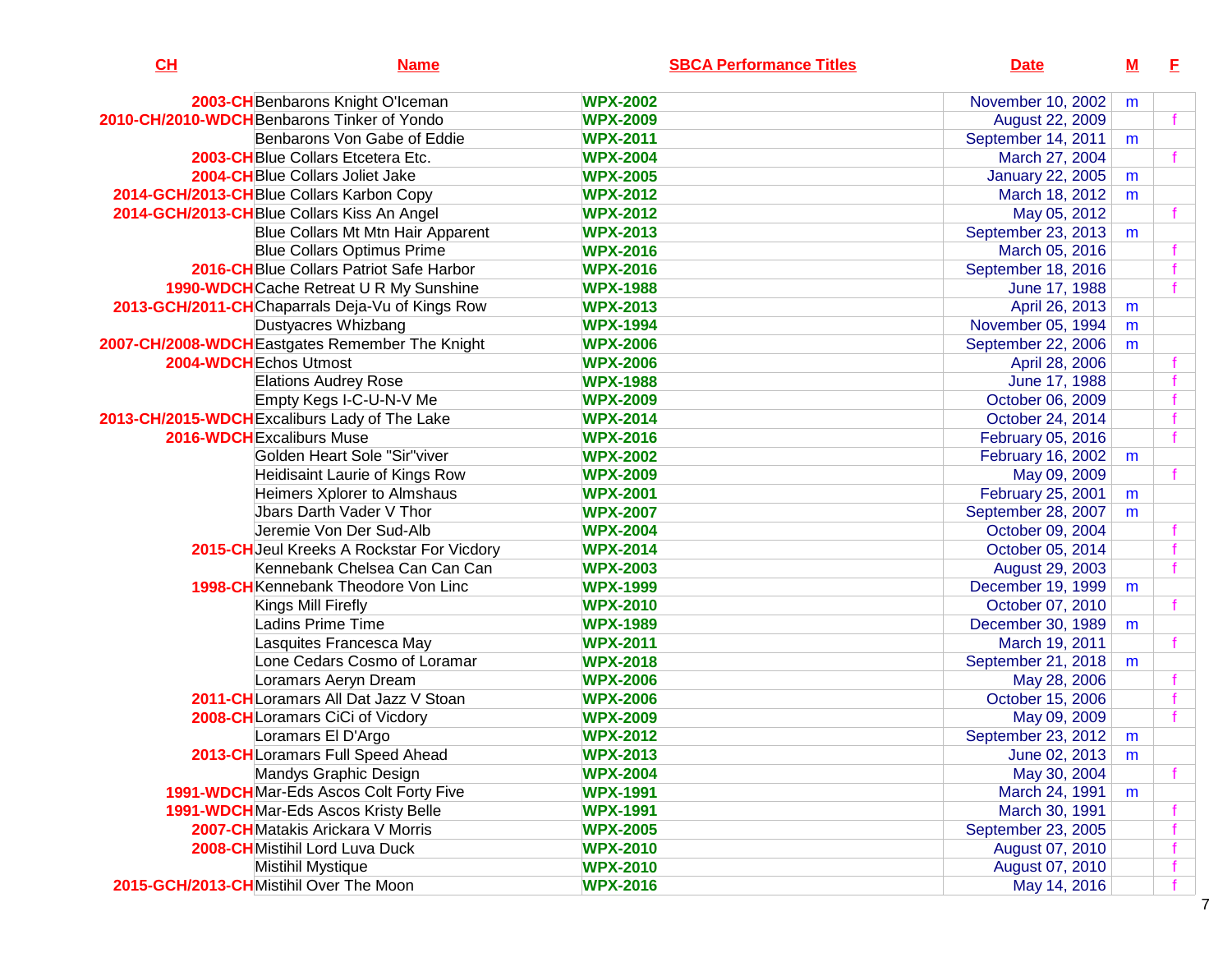| CH | <b>Name</b>                                       |                 | <b>SBCA Performance Titles</b> | <b>Date</b>        | $\underline{\mathsf{M}}$ | E |
|----|---------------------------------------------------|-----------------|--------------------------------|--------------------|--------------------------|---|
|    | Mistihil Quote The Raven Denman                   | <b>WPX-2017</b> |                                | May 29, 2017       |                          |   |
|    | Mistihil Stormy Weather By Rowdy                  | <b>WPX-2019</b> |                                | May 12, 2019       |                          |   |
|    | Montana Mtns Girls Getr Done                      | <b>WPX-2009</b> |                                | October 04, 2009   |                          |   |
|    | Montana Mtns Little Mack                          | <b>WPX-2002</b> |                                | March 13, 2002     | m                        |   |
|    | 2013-GCH/2011-CHMontana Mtns Mystery of Life      | <b>WPX-2011</b> |                                | October 02, 2011   | m                        |   |
|    | 2005-CHMorris Tres V Clifner                      | <b>WPX-2004</b> |                                | February 29, 2004  |                          |   |
|    | Mt. Wendricks Bella The Ball                      | <b>WPX-2001</b> |                                | November 10, 2001  |                          |   |
|    | 2012-GCH/2011-CHMtn Home Linus Stoan V Lasquite   | <b>WPX-2012</b> |                                | March 17, 2012     |                          |   |
|    | Nerthus Eisenhauer                                | <b>WPX-2002</b> |                                | February 02, 2002  | m                        |   |
|    | Northpointes Havin' a Ball                        | <b>WPX-2012</b> |                                | September 27, 2012 | m                        |   |
|    | 2017-CH Rainiers Handsom Stranger of Montana      | <b>WPX-2019</b> |                                | May 11, 2019       | m                        |   |
|    | 2010-CHRainiers Rough Rider                       | <b>WPX-2011</b> |                                | May 20, 2011       | m                        |   |
|    | 2006-CHRancha Bella Azzuro Colletto               | <b>WPX-2006</b> |                                | September 22, 2006 |                          |   |
|    | 2011-GCH/2011-CHRevilos Kadillac Man From Redside | <b>WPX-2013</b> |                                | September 25, 2013 | m                        |   |
|    | 2006-CH Revilos Over The Rainbow Vcdry            | <b>WPX-2007</b> |                                | October 14, 2007   |                          |   |
|    | <b>1997-CH</b> Revilos Quiz Show                  | <b>WPX-2001</b> |                                | October 20, 2001   | m                        |   |
|    | Roberts A B Normal                                | <b>WPX-2012</b> |                                | September 27, 2012 | m                        |   |
|    | 2014-GCH/2013-CHSandrimars Buffet Rocks Revilo    | <b>WPX-2015</b> |                                | June 13, 2015      | m                        |   |
|    | 2013-GCH/2010-CH Scandias Dreamcatcher Heezedoorn | <b>WPX-2010</b> |                                | March 21, 2010     |                          |   |
|    | 2012-CH Scandias Elmas Heezedoorn                 | <b>WPX-2012</b> |                                | September 23, 2012 |                          |   |
|    | Sebrings Summer Breeze                            | <b>WPX-1988</b> |                                | November 12, 1988  |                          |   |
|    | Sgt. Peppers Doctor Robert                        | <b>WPX-2014</b> |                                | February 01, 2014  | m                        |   |
|    | Shadow Mtn Bringer of Light                       | <b>WPX-2021</b> |                                | September 30, 2021 | m                        |   |
|    | Shadow Mtn Calif Rock Star                        | <b>WPX-2006</b> |                                | May 28, 2006       |                          |   |
|    | 2005-CH Shadow Mtn Cracker Jax                    | <b>WPX-2006</b> |                                | May 29, 2006       | m                        |   |
|    | 2005-CH Shadow Mtn Hot August Night               | <b>WPX-2006</b> |                                | May 28, 2006       | m                        |   |
|    | Shadow Mtn I'm In Heaven Vic                      | <b>WPX-2006</b> |                                | May 29, 2006       |                          |   |
|    | Shadow Mtn Mystere                                | <b>WPX-2008</b> |                                | October 11, 2008   |                          |   |
|    | Shadow Mtn OoLaLa Blue Collar                     | <b>WPX-2009</b> |                                | March 15, 2009     |                          |   |
|    | 2009-CH Shadow Mtn Playboy At Large Remma         | <b>WPX-2008</b> |                                | October 05, 2008   | m                        |   |
|    | Shadow Mtn Quidditch V Vicdory                    | <b>WPX-2012</b> |                                | September 23, 2012 |                          |   |
|    | Shadow Mtn Rhapsody In Blue                       | <b>WPX-2010</b> |                                | March 21, 2010     |                          |   |
|    | 2011-CH Shericks Darling Little Girl              | <b>WPX-2012</b> |                                | August 04, 2012    |                          |   |
|    | 2011-GCH/2009-CHShericks Diamond Rio Del Vicdory  | <b>WPX-2009</b> |                                | October 08, 2009   |                          |   |
|    | <b>Shericks Gage To Perfection</b>                | <b>WPX-2015</b> |                                | June 13, 2015      | m                        |   |
|    | <b>Shericks Liquid Gold</b>                       | <b>WPX-2010</b> |                                | August 08, 2010    | m                        |   |
|    | <b>2007-CH</b> Shericks Silver Belle              | <b>WPX-2008</b> |                                | May 11, 2008       |                          |   |
|    | <b>Silver Lakes Mufasa</b>                        | <b>WPX-2012</b> |                                | July 04, 2012      | m                        |   |
|    | Silverados Whitcomb A Stoan                       | <b>WPX-2006</b> |                                | May 29, 2006       |                          |   |
|    | 2001-WDCHSir Hennessy Cognac                      | <b>WPX-1999</b> |                                | October 02, 1999   | m                        |   |
|    | 2001-CHSky Meadows The Iceman                     | <b>WPX-2001</b> |                                | March 04, 2001     | m                        |   |
|    | 2010-CHSkydancers Man of Steel For Vicdory        | <b>WPX-2010</b> |                                | July 03, 2010      | m                        |   |
|    | Spirit N Loramar A Star Was Born                  | <b>WPX-2010</b> |                                | October 17, 2010   |                          |   |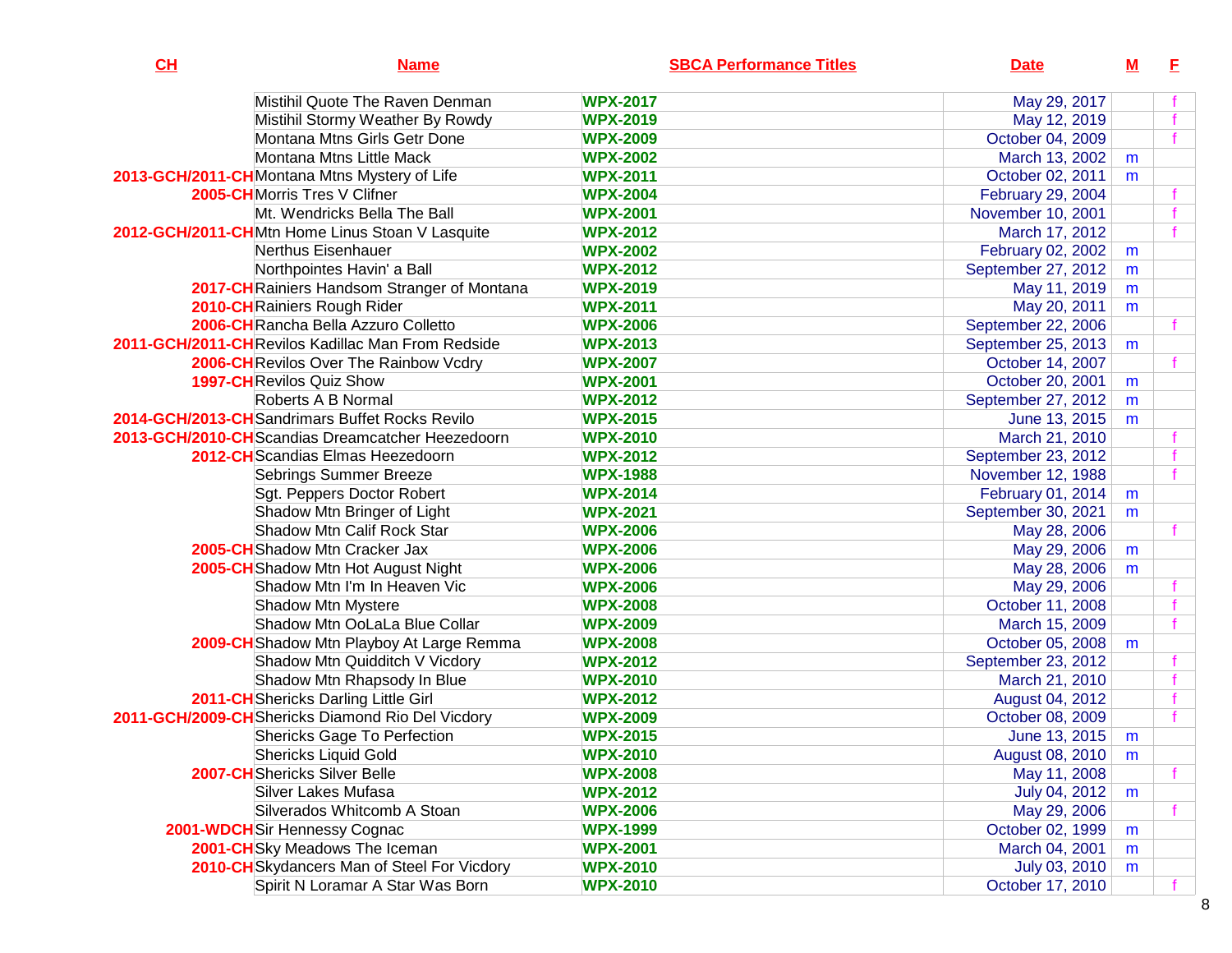| CL                              | <b>Name</b>                                       | <b>SBCA Performance Titles</b> | <b>Date</b>        | <u>M</u> | E            |
|---------------------------------|---------------------------------------------------|--------------------------------|--------------------|----------|--------------|
|                                 | St. Havens Tsunami Warning For Lilykind           | <b>WPX-2015</b>                | April 24, 2015     |          |              |
|                                 | Stars Dallas Ann                                  | <b>WPX-2008</b>                | October 04, 2008   |          |              |
|                                 | <b>Stars Dallas Ann</b>                           | <b>WPX-2009</b>                | May 16, 2009       |          |              |
|                                 | <b>Stars Fancy Thats My Name</b>                  | <b>WPX-2008</b>                | July 05, 2008      |          |              |
|                                 | 2007-CHStars Yuma Leigh                           | <b>WPX-2004</b>                | May 14, 2004       |          | $\mathbf{f}$ |
|                                 | Stillstreams You'Re So Fine                       | <b>WPX-2018</b>                | September 21, 2018 | m        |              |
|                                 | 2006-CH Stoans D'alice of Loramar                 | <b>WPX-2006</b>                | May 29, 2006       |          |              |
|                                 | <b>1998-CH</b> Stoans Dean Witter of Valinta      | <b>WPX-1998</b>                | February 28, 1998  | m        |              |
|                                 | 1998-CH Stoans Delila V Valinta                   | <b>WPX-1999</b>                | September 25, 1999 |          |              |
|                                 | 1994-CH/1994-WDCH Stoans Dudley Do Right Of Jay-U | <b>WPX-1994</b>                | November 05, 1994  | m        |              |
|                                 | 1998-CH/2000-WDCHStoans Glysa of Adax             | <b>WPX-2000</b>                | October 21, 2000   |          |              |
|                                 | 2009-CH Stoans Jeul of Vicdory                    | <b>WPX-2010</b>                | July 04, 2010      |          |              |
|                                 | 1991-CH Stoans Lucky Charm Bonadi                 | <b>WPX-1991</b>                | March 30, 1991     |          |              |
|                                 | Stoans Prince Thor of Veca                        | <b>WPX-1994</b>                | October 15, 1994   | m        |              |
|                                 | <b>2005-CH</b> Stoans Qati Mae of Loramar         | <b>WPX-2005</b>                | October 09, 2005   |          |              |
|                                 | Stoans Razzle of Oz                               | <b>WPX-2011</b>                | April 28, 2011     |          |              |
|                                 | 1994-CH Stoans Upsa Daisy De La Casa              | <b>WPX-1995</b>                | March 18, 1995     |          |              |
|                                 | 2005-CH Stoans Yum Yum of Mistihil                | <b>WPX-2006</b>                | April 23, 2006     |          |              |
|                                 | Subzero Jagermeister                              | <b>WPX-2010</b>                | May 08, 2010       | m        |              |
|                                 | <b>1993-CH</b> Sweetholms Half Tone               | <b>WPX-1991</b>                | February 03, 1991  |          |              |
|                                 | <b>Sweetholms Roustabout</b>                      | <b>WPX-1998</b>                | February 28, 1998  | m        |              |
|                                 | Twin Branch Gorgeous George                       | <b>WPX-2004</b>                | December 11, 2004  | m        |              |
|                                 | Twin Branchs Dream Weaver                         | <b>WPX-2008</b>                | February 23, 2008  |          |              |
|                                 | 1996-CH Valintas Wanna Dance V Stoan              | <b>WPX-1997</b>                | December 14, 1997  |          |              |
|                                 | 1999-CH/2001-WDCH Vicdorys Amber Ice V Stoan      | <b>WPX-2001</b>                | April 22, 2001     |          |              |
|                                 | 2000-CH Vicdorys Artc Icbrkr V Stoan              | <b>WPX-2002</b>                | February 24, 2002  | m        |              |
|                                 | 2000-CH Vicdorys Citrine Von Stoan                | <b>WPX-2004</b>                | March 06, 2004     |          |              |
|                                 | Vicdorys Golden Apple                             | <b>WPX-2005</b>                | February 06, 2005  |          |              |
|                                 | 2004-CH Vicdorys Golden Krugerrand                | <b>WPX-2004</b>                | May 29, 2004       |          |              |
|                                 | 2006-CH Vicdorys Indiana Bones                    | <b>WPX-2006</b>                | May 27, 2006       | m        |              |
|                                 | 2006-CH Vicdorys Jade Palace                      | <b>WPX-2006</b>                | October 14, 2006   |          |              |
|                                 | 2006-CH Vicdorys Jem Stone Sandcastle             | <b>WPX-2007</b>                | May 28, 2007       | m        |              |
|                                 | 2010-GCH/2006-CH Vicdorys Julius Ceasar           | <b>WPX-2006</b>                | September 22, 2006 | m        |              |
|                                 | 2011-GCH/2013-WDCH Vicdorys Lump O'Coal           | <b>WPX-2008</b>                | July 05, 2008      | m        |              |
|                                 | 2008-CH Vicdorys Manhattan Transfer               | <b>WPX-2008</b>                | July 05, 2008      | m        |              |
|                                 | <b>2008-CH</b> Vicdorys Moose On Shadow           | <b>WPX-2008</b>                | July 05, 2008      | m        |              |
|                                 | 2012-CH Vicdorys N Winters R U Jealous Yet?       | <b>WPX-2013</b>                | June 02, 2013      |          |              |
|                                 | 2011-GCH/2010-CH Vicdorys Pretty In Pink Diamonds | <b>WPX-2011</b>                | May 20, 2011       |          |              |
|                                 | 2012-CH Vicdorys Santa Baby For Vonnaken          | <b>WPX-2013</b>                | October 05, 2013   |          | f            |
|                                 | Vicdorys Simplon Bern V Sherick                   | <b>WPX-2013</b>                | June 01, 2013      | m        |              |
|                                 | 2014-GCHB/2014-CH Vicdorys Unleash The Dark Night | <b>WPX-2016</b>                | May 15, 2016       | m        |              |
| 2018-GCH/2017-CH Vicdorys Vixen |                                                   | <b>WPX-2017</b>                | May 28, 2017       |          |              |
|                                 | 2021-CH Vicdorys You Will Rise Jeul Kreek         | <b>WPX-2021</b>                | July 17, 2021      |          |              |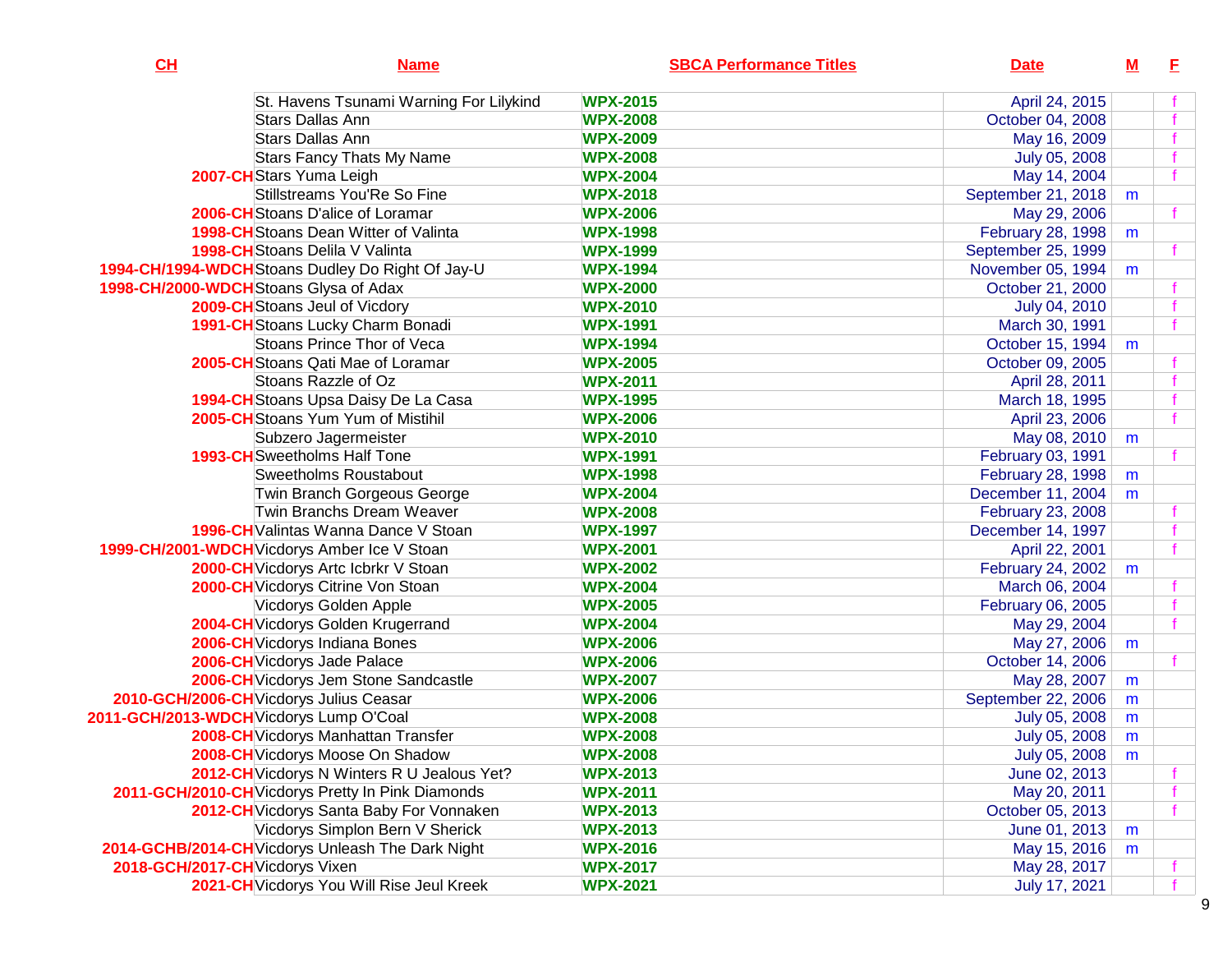| $CH$                  | <b>Name</b>                                      | <b>SBCA Performance Titles</b> | <b>Date</b>        |    | -F. |
|-----------------------|--------------------------------------------------|--------------------------------|--------------------|----|-----|
|                       | 2021-CH Vicdorys You're So Cold                  | <b>WPX-2021</b>                | September 28, 2021 |    |     |
|                       | 2002-CH Vinehill Solomon                         | <b>WPX-2003</b>                | August 29, 2003    | m  |     |
|                       | 2018-CH Vonnakens About Time                     | <b>WPX-2017</b>                | October 08, 2017   |    |     |
|                       | 2018-CH Vonnakens Apollo                         | <b>WPX-2018</b>                | February 28, 2018  | m  |     |
|                       | <b>Weisstal Beautiful Contrast</b>               | <b>WPX-2006</b>                | October 07, 2006   |    |     |
|                       | <b>2004-CH</b> Wild Wests Rootin Tootin TJ       | <b>WPX-2004</b>                | May 04, 2004       | m  |     |
|                       | <b>2006-CH</b> Wintercrest Backdraft             | <b>WPX-2009</b>                | October 08, 2009   |    |     |
|                       | 2010-GCH/2010-CHWintercrest Joy to The World     | <b>WPX-2012</b>                | September 27, 2012 |    |     |
|                       | 2011-GCH/2011-CH Winters Brooks & Dunn V Vicdory | <b>WPX-2011</b>                | September 14, 2011 |    |     |
|                       | 1988-CH World Tops Brutus V Opdyke               | <b>WPX-1988</b>                | March 17, 1988     | m  |     |
|                       | 2001-CH/2002-WDCH XmaxKris Van 'T Hof Ten Eynder | <b>WPX-2005</b>                | October 08, 2005   | m  |     |
|                       | 2006-CH Yukons Claret V Serpentina               | <b>WPX-2008</b>                | April 25, 2008     |    |     |
| <b>Title Summary:</b> |                                                  | 148                            |                    | 64 | 84  |

## (3) WPS

| 2002-CHAImshaus Armani                          | <b>WPS-2003</b> | March 09, 2003     | m |  |
|-------------------------------------------------|-----------------|--------------------|---|--|
| Almshaus Joshua Kool Diamond                    | <b>WPS-2008</b> | November 15, 2008  | m |  |
| 1994-CHAImshaus Just Joe Kool                   | <b>WPS-1993</b> | September 16, 1993 | m |  |
| Almshaus Krystal                                | <b>WPS-1991</b> | August 10, 1991    |   |  |
| Almshaus Pandora                                | <b>WPS-2009</b> | April 11, 2009     |   |  |
| <b>Bear Heart Treasure</b>                      | <b>WPS-2007</b> | October 14, 2007   | m |  |
| 2003-CH Benbarons Knight O'Iceman               | <b>WPS-2003</b> | October 05, 2003   | m |  |
| 2010-CH/2010-WDCH Benbarons Tinker of Yondo     | <b>WPS-2009</b> | November 07, 2009  |   |  |
| 2003-CHBlue Collars Etcetera Etc.               | <b>WPS-2004</b> | September 14, 2004 |   |  |
| 2004-CH Blue Collars Joliet Jake                | <b>WPS-2005</b> | February 27, 2005  | m |  |
| 2014-GCH/2013-CH Blue Collars Karbon Copy       | <b>WPS-2012</b> | July 01, 2012      | m |  |
| 2014-GCH/2013-CH Blue Collars Kiss An Angel     | <b>WPS-2012</b> | September 16, 2012 |   |  |
| Blue Collars Mt Mtn Hair Apparent               | <b>WPS-2014</b> | May 18, 2014       | m |  |
| <b>Blue Collars Optimus Prime</b>               | <b>WPS-2016</b> | July 02, 2016      |   |  |
| 2016-CHBlue Collars Patriot Safe Harbor         | <b>WPS-2018</b> | September 16, 2018 | m |  |
| 1990-WDCH Cache Retreat U R My Sunshine         | <b>WPS-1991</b> | February 03, 1991  |   |  |
| 2013-GCH/2011-CHChaparrals Deja-Vu of Kings Row | <b>WPS-2015</b> | April 23, 2015     | m |  |
| Dustyacres Whiz Bang                            | <b>WPS-1995</b> | March 04, 1995     | m |  |
| 2007-CH/2008-WDCH Eastgates Remember The Knight | <b>WPS-2007</b> | August 24, 2007    | m |  |
| Empty Kegs I-C-U-N-V Me                         | <b>WPS-2009</b> | December 12, 2009  |   |  |
| 2016-WDCH Excaliburs Muse                       | <b>WPS-2016</b> | August 27, 2016    |   |  |
| Golden Heart Sole "Sir"viver                    | <b>WPS-2002</b> | March 03, 2002     | m |  |
| Heidisaint Laurie of Kings Row                  | <b>WPS-2009</b> | October 08, 2009   |   |  |
| Heimers Xplorer to Almshaus                     | <b>WPS-2002</b> | February 24, 2002  | m |  |
| 2015-CH Jeul Kreeks A Rockstar For Vicdory      | <b>WPS-2015</b> | October 10, 2015   |   |  |
| Kennebank Chelsea Can Can Can                   | <b>WPS-2004</b> | March 06, 2004     |   |  |
| Kings Mill Firefly                              | <b>WPS-2011</b> | July 16, 2011      |   |  |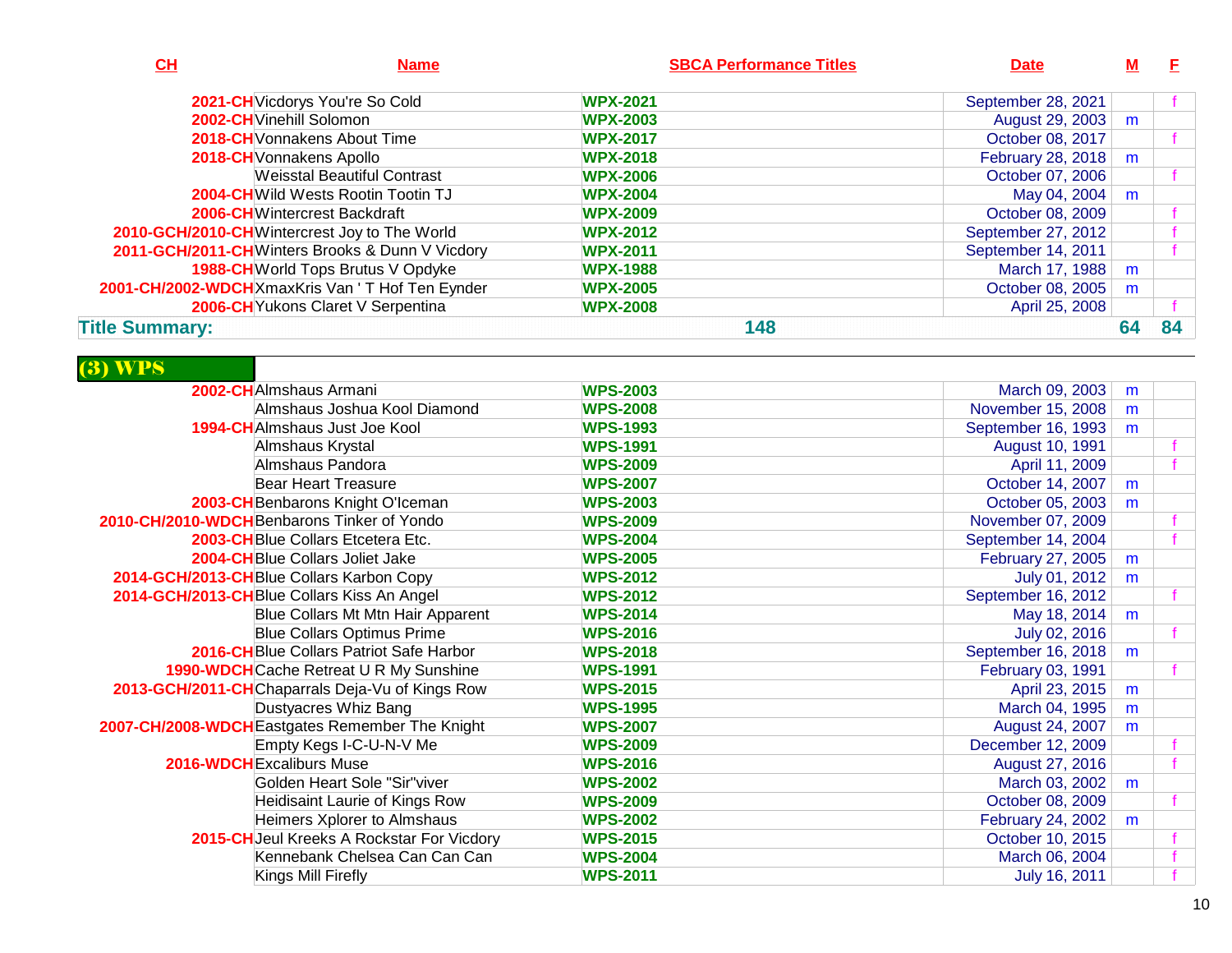| CL | <b>Name</b>                                       | <b>SBCA Performance Titles</b> | <b>Date</b>             | <u>M</u> | E            |
|----|---------------------------------------------------|--------------------------------|-------------------------|----------|--------------|
|    | Ladins Prime Time                                 | <b>WPS-1990</b>                | October 10, 1990        | m        |              |
|    | Lasquites Francesca May                           | <b>WPS-2011</b>                | May 08, 2011            |          |              |
|    | Lone Cedars Cosmo of Loramar                      | <b>WPS-2019</b>                | <b>January 05, 2019</b> | m        |              |
|    | Loramars Aeryn Dream                              | <b>WPS-2006</b>                | October 15, 2006        |          |              |
|    | 2011-CH Loramars All Dat Jazz V Stoan             | <b>WPS-2008</b>                | May 11, 2008            |          | $\mathbf f$  |
|    | 2008-CHLoramars CiCi of Vicdory                   | <b>WPS-2009</b>                | October 04, 2009        |          | $\mathbf f$  |
|    | Loramars El D'Argo                                | <b>WPS-2012</b>                | October 13, 2012        | m        |              |
|    | 2013-CHLoramars Full Speed Ahead                  | <b>WPS-2014</b>                | October 05, 2014        | m        |              |
|    | 2007-CHMatakis Arickara V Morris                  | <b>WPS-2005</b>                | October 02, 2005        |          |              |
|    | 2008-CHMistihil Lord Luva Duck                    | <b>WPS-2012</b>                | August 04, 2012         |          | $\mathbf f$  |
|    | Mistihil Mystique                                 | <b>WPS-2012</b>                | August 04, 2012         |          |              |
|    | 2018-CH Mistihil Quote The Raven Denman           | <b>WPS-2018</b>                | October 14, 2018        |          | f            |
|    | Mistihil Stormy Weather By Rowdy                  | <b>WPS-2021</b>                | May 16, 2021            |          | $\mathbf{f}$ |
|    | 2013-GCH/2011-CHMontana Mtns Mystery of Life      | <b>WPS-2012</b>                | March 18, 2012          | m        |              |
|    | Mt. Wendricks Bella The Ball                      | <b>WPS-2002</b>                | March 09, 2002          |          |              |
|    | 2012-GCH/2011-CHMtn Home Linus Stoan V Lasquite   | <b>WPS-2014</b>                | March 16, 2014          |          | $\mathbf f$  |
|    | Nerthus Eisenhauer                                | <b>WPS-2002</b>                | August 30, 2002         | m        |              |
|    | 2010-CH Rainiers Rough Rider                      | <b>WPS-2013</b>                | June 02, 2013           | m        |              |
|    | 2006-CH Revilos Over The Rainbow Vcdry            | <b>WPS-2010</b>                | March 21, 2010          |          |              |
|    | 2014-GCH/2013-CH Sandrimars Buffet Rocks Revilo   | <b>WPS-2018</b>                | May 26, 2018            | m        |              |
|    | 2013-GCH/2010-CHScandias Dreamcatcher Heezedoorn  | <b>WPS-2010</b>                | July 17, 2010           |          |              |
|    | 2012-CHScandias Elmas Heezedoorn                  | <b>WPS-2013</b>                | March 17, 2013          |          | f            |
|    | Sebrings Summer Breeze                            | <b>WPS-1988</b>                | December 12, 1988       |          | $\mathbf f$  |
|    | Sgt. Peppers Doctor Robert                        | <b>WPS-2015</b>                | October 02, 2015        | m        |              |
|    | <b>Shadow Mtn Calif Rock Star</b>                 | <b>WPS-2008</b>                | April 24, 2008          |          | f.           |
|    | 2005-CH Shadow Mtn Cracker Jax                    | <b>WPS-2007</b>                | May 28, 2007            | m        |              |
|    | 2005-CH Shadow Mtn Hot August Night               | <b>WPS-2006</b>                | October 15, 2006        | m        |              |
|    | Shadow Mtn I'm In Heaven Vic                      | <b>WPS-2006</b>                | October 15, 2006        |          |              |
|    | Shadow Mtn OoLaLa Blue Collar                     | <b>WPS-2009</b>                | October 04, 2009        |          | $\mathbf f$  |
|    | 2009-CH Shadow Mtn Playboy At Large Remma         | <b>WPS-2009</b>                | April 23, 2009          | m        |              |
|    | Shadow Mtn Rhapsody In Blue                       | <b>WPS-2011</b>                | July 16, 2011           |          | f            |
|    | 2011-GCH/2009-CH Shericks Diamond Rio Del Vicdory | <b>WPS-2010</b>                | July 05, 2010           |          | $\mathbf f$  |
|    | <b>Shericks Gage To Perfection</b>                | <b>WPS-2016</b>                | May 15, 2016            | m        |              |
|    | Silverados Whitcomb A Stoan                       | <b>WPS-2007</b>                | May 17, 2007            |          |              |
|    | 2001-WDCHSir Hennessy Cognac                      | <b>WPS-1999</b>                | October 06, 1999        | m        |              |
|    | 2001-CHSky Meadows The Iceman                     | <b>WPS-2001</b>                | September 21, 2001      | m        |              |
|    | 2010-CH Skydancers Man of Steel For Vicdory       | <b>WPS-2010</b>                | July 10, 2010           | m        |              |
|    | 2007-CH Stars Yuma Leigh                          | <b>WPS-2006</b>                | May 27, 2006            |          |              |
|    | 2006-CHStoans D'alice of Loramar                  | <b>WPS-2007</b>                | April 28, 2007          |          | f.           |
|    | <b>1998-CH</b> Stoans Dean Witter of Valinta      | <b>WPS-1999</b>                | March 28, 1999          | m        |              |
|    | 1998-CHStoans Delila V Valinta                    | <b>WPS-2002</b>                | February 24, 2002       |          | Ť.           |
|    | 1994-CH/1994-WDCH Stoans Dudley Do Right Of Jay-U | <b>WPS-1995</b>                | January 15, 1995        | m        |              |
|    | 2009-CH Stoans Jeul of Vicdory                    | <b>WPS-2011</b>                | May 14, 2011            |          |              |

 $11$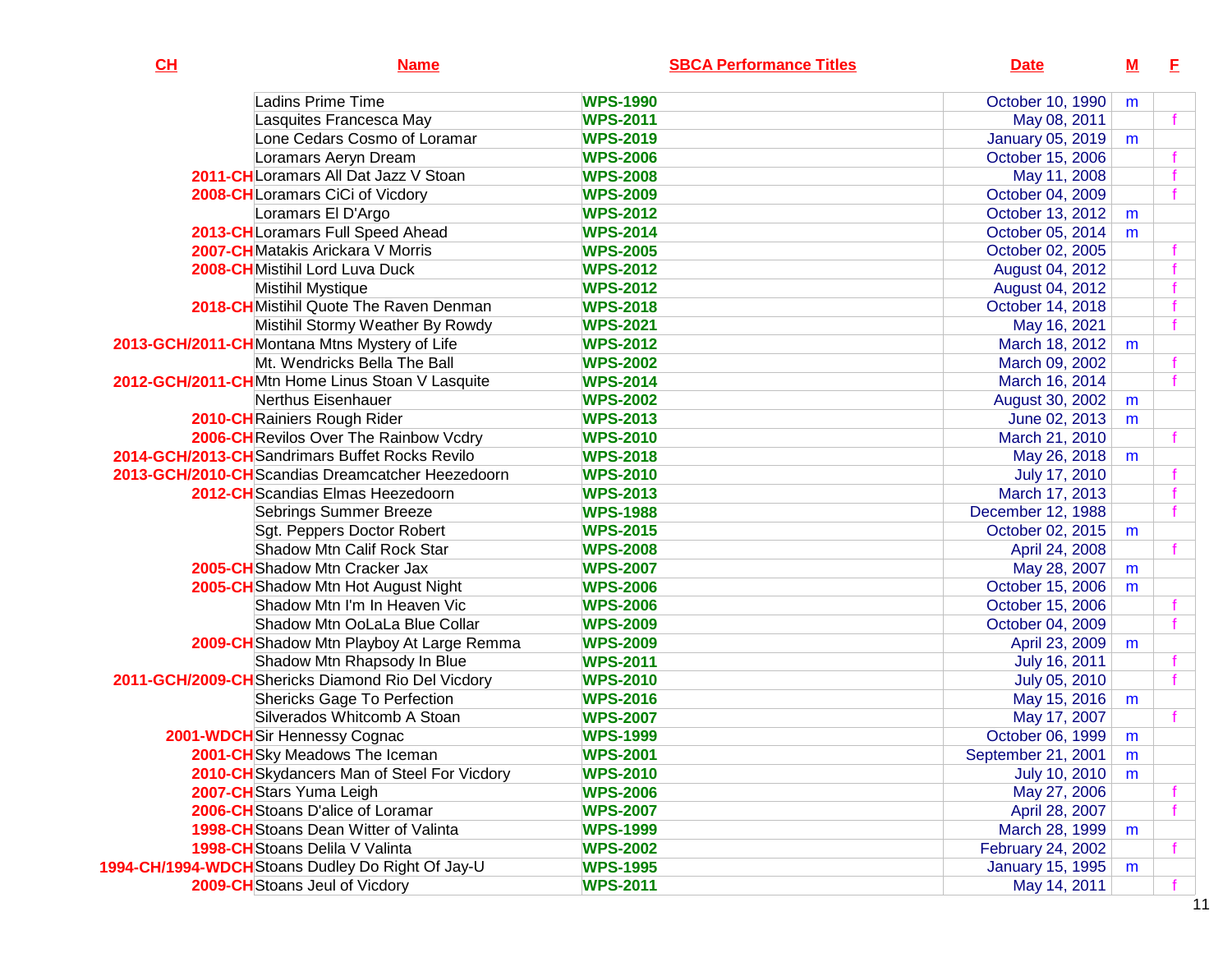| CH                                      | <b>Name</b>                                       | <b>SBCA Performance Titles</b> | <b>Date</b>        | $\underline{\mathsf{M}}$ | E  |
|-----------------------------------------|---------------------------------------------------|--------------------------------|--------------------|--------------------------|----|
|                                         | Stoans Prince Thor of Veca                        | <b>WPS-1995</b>                | March 18, 1995     | m                        |    |
|                                         | 2005-CH Stoans Qati Mae of Loramar                | <b>WPS-2006</b>                | May 27, 2006       |                          |    |
|                                         | Stoans Razzle of Oz                               | <b>WPS-2011</b>                | May 15, 2011       |                          |    |
|                                         | <b>2005-CH</b> Stoans Yum Yum of Mistihil         | <b>WPS-2010</b>                | July 03, 2010      |                          |    |
|                                         | Subzero Jagermeister                              | <b>WPS-2010</b>                | December 11, 2010  | m                        |    |
|                                         | <b>1993-CH</b> Sweetholms Half Tone               | <b>WPS-1994</b>                | May 26, 1994       |                          |    |
|                                         | Twin Branch Gorgeous George                       | <b>WPS-2005</b>                | February 26, 2005  | m                        |    |
|                                         | 1996-CH Valintas Wanna Dance V Stoan              | <b>WPS-1999</b>                | September 25, 1999 |                          |    |
|                                         | 1999-CH/2001-WDCH Vicdorys Amber Ice V Stoan      | <b>WPS-2003</b>                | March 02, 2003     |                          |    |
|                                         | 2000-CH Vicdorys Citrine Von Stoan                | <b>WPS-2005</b>                | July 09, 2005      |                          |    |
|                                         | 2004-CH Vicdorys Golden Krugerrand                | <b>WPS-2005</b>                | April 03, 2005     |                          |    |
|                                         | 2006-CH Vicdorys Indiana Bones                    | <b>WPS-2006</b>                | September 22, 2006 | m                        |    |
|                                         | 2006-CH Vicdorys Jem Stone Sandcastle             | <b>WPS-2008</b>                | September 28, 2007 | m                        |    |
|                                         | 2010-GCH/2006-CH Vicdorys Julius Ceasar           | <b>WPS-2007</b>                | May 12, 2007       | m                        |    |
| 2011-GCH/2013-WDCH Vicdorys Lump O'Coal |                                                   | <b>WPS-2008</b>                | October 11, 2008   | m                        |    |
|                                         | 2008-CH Vicdorys Manhattan Transfer               | <b>WPS-2008</b>                | October 11, 2008   | m                        |    |
|                                         | 2012-CH Vicdorys N Winters R U Jealous Yet?       | <b>WPS-2014</b>                | April 27, 2014     |                          |    |
|                                         | 2011-GCH/2010-CH Vicdorys Pretty In Pink Diamonds | <b>WPS-2011</b>                | September 12, 2011 |                          |    |
|                                         | 2012-CH Vicdorys Santa Baby For Vonnaken          | <b>WPS-2014</b>                | April 27, 2014     |                          |    |
|                                         | 2014-GCHS/2014-CH Vicdorys Unleash The Dark Night | <b>WPS-2016</b>                | October 23, 2016   | m                        |    |
| 2018-GCH/2017-CH Vicdorys Vixen         |                                                   | <b>WPS-2019</b>                | May 11, 2019       |                          |    |
|                                         | 2021-CH Vicdorys You Will Rise Jeul Kreek         | <b>WPS-2021</b>                | October 10, 2021   |                          |    |
|                                         | 2018-CH Vonnakens About Time                      | <b>WPS-2019</b>                | October 06, 2019   |                          |    |
|                                         | 2018-CH Vonnakens Apollo                          | <b>WPS-2019</b>                | October 06, 2019   |                          |    |
|                                         | 2006-CHWintercrest Backdraft                      | <b>WPS-2010</b>                | May 21, 2010       |                          |    |
|                                         | 2010-GCH/2010-CH Wintercrest Joy to The World     | <b>WPS-2015</b>                | April 23, 2015     |                          |    |
|                                         | 2011-GCH/2011-CHWinters Brooks & Dunn V Vicdory   | <b>WPS-2012</b>                | August 04, 2012    |                          |    |
|                                         | 2001-CH/2002-WDCH XmaxKris Van ' T Hof Ten Eynder | <b>WPS-2006</b>                | July 08, 2006      | m                        |    |
| <b>Title Summary:</b>                   |                                                   | 98                             |                    | 42                       | 56 |

| ,,,,,, |                                            |                |                    |   |  |
|--------|--------------------------------------------|----------------|--------------------|---|--|
|        | <b>1994-CH</b> Almshaus Just Joe Kool      | <b>DD-1993</b> | September 17, 1993 | m |  |
|        | <b>2000-CH</b> Alta Vistas Hercule Poirot  | <b>DD-2000</b> | October 05, 2000   | m |  |
|        | <b>1999-CH</b> Alta Vistas Miss Marple     | <b>DD-2000</b> | October 05, 2000   |   |  |
|        | 1993-WDCHAmanda Elliott                    | <b>DD-1989</b> | June 03, 1989      |   |  |
|        | <b>1993-CH</b> Belyns Sentimental Journey  | <b>DD-1997</b> | April 13, 1997     |   |  |
|        | Belyns Wendy Darlin                        | <b>DD-1997</b> | April 13, 1997     |   |  |
|        | 2010-CH/2010-WDCHBenbarons Tinker of Yondo | <b>DD-2008</b> | September 10, 2008 |   |  |
|        | <b>1990-CH</b> Cache Retreat Barnaby       | <b>DD-1990</b> | November 03, 1990  | m |  |
|        | Cache Retreat Eyes Have It                 | <b>DD-1993</b> | September 15, 1993 |   |  |
|        | <b>1996-CH</b> Cache Retreat Jasmine Tea   | <b>DD-1998</b> | February 15, 1998  |   |  |
|        | <b>1989-CH</b> Cache Retreat Pardner       | <b>DD-1990</b> | May 18, 1990       | m |  |
|        |                                            |                |                    |   |  |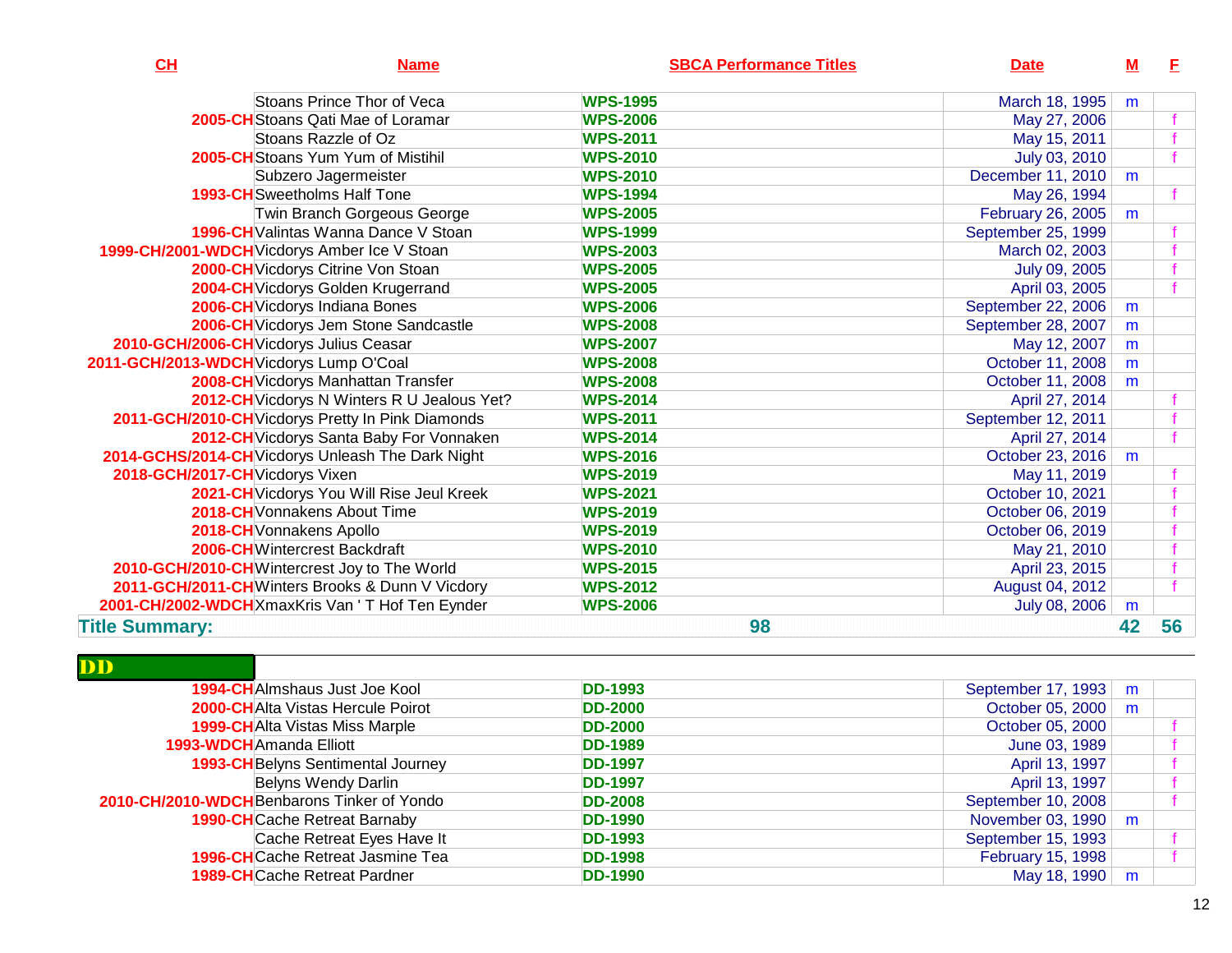| CH | <b>Name</b>                                     | <b>SBCA Performance Titles</b> | <b>Date</b>        | $\underline{\mathbf{M}}$ | E. |
|----|-------------------------------------------------|--------------------------------|--------------------|--------------------------|----|
|    | 1990-WDCH Cache Retreat U R My Sunshine         | <b>DD-1989</b>                 | September 08, 1989 |                          |    |
|    | 1990-CHCache Retreat Up Tempo                   | <b>DD-1992</b>                 | September 29, 1992 |                          |    |
|    | <b>1999-CH</b> Diamantes Executive Session      | <b>DD-2001</b>                 | May 09, 2001       | m                        |    |
|    | <b>1991-CH</b> Doolittles Cagney Hantana        | <b>DD-1992</b>                 | September 29, 1992 |                          |    |
|    | 2007-CH/2008-WDCH Eastgates Remember The Knight | <b>DD-2007</b>                 | September 26, 2007 | m                        |    |
|    | 2004-WDCH Echos Utmost                          | <b>DD-2004</b>                 | November 07, 2004  |                          |    |
|    | Echos Whos On First                             | <b>DD-2009</b>                 | October 07, 2009   | m                        |    |
|    | 2007-CH/2009-WDCH Echos Xtra Sweetie V Eddy     | <b>DD-2006</b>                 | September 20, 2006 |                          |    |
|    | <b>Excaliburs Distinction</b>                   | <b>DD-1993</b>                 | September 15, 1993 |                          |    |
|    | <b>Excaliburs Hallmark</b>                      | <b>DD-1996</b>                 | October 02, 1996   |                          |    |
|    | <b>Excaliburs Katrina</b>                       | <b>DD-2001</b>                 | May 09, 2001       |                          |    |
|    | <b>Excaliburs Kirsten</b>                       | <b>DD-2004</b>                 | May 05, 2004       |                          |    |
|    | 2013-CH/2015-WDCH Excaliburs Lady of The Lake   | <b>DD-2013</b>                 | September 25, 2013 |                          |    |
|    | 2016-WDCH Excaliburs Muse                       | <b>DD-2014</b>                 | September 17, 2014 |                          |    |
|    | <b>Hiltzburys Tasha Baby</b>                    | <b>DD-1992</b>                 | September 29, 1992 |                          |    |
|    | Katanis Ruby                                    | <b>DD-1988</b>                 | November 26, 1988  |                          |    |
|    | Keepsakes Alpine Heather                        | <b>DD-1992</b>                 | June 07, 1992      |                          |    |
|    | 1993-CHKeepsakes Bonneville                     | <b>DD-1993</b>                 | December 11, 1993  | m                        |    |
|    | Keepsakes Brenna                                | <b>DD-1993</b>                 | December 11, 1993  |                          |    |
|    | 1997-CHKeepsakes Duncan Idaho                   | <b>DD-1999</b>                 | February 21, 1999  | m                        |    |
|    | <b>Keepsakes Precious Moment</b>                | <b>DD-1992</b>                 | September 29, 1992 |                          |    |
|    | 1997-CH Kennebank Zachary Von Noah              | <b>DD-1998</b>                 | April 23, 1998     | m                        |    |
|    | Kings Mill Bradshaw                             | <b>DD-2015</b>                 | February 21, 2015  | m                        |    |
|    | Kings Row Just Myone Verity                     | <b>DD-1992</b>                 | June 07, 1992      |                          |    |
|    | <b>Ladins Prime Time</b>                        | <b>DD-1991</b>                 | September 29, 1991 | m                        |    |
|    | <b>1992-CHLynchcreeks Executive</b>             | <b>DD-1996</b>                 | October 02, 1996   | m                        |    |
|    | Mandys Valentine Sassafrassie                   | <b>DD-1999</b>                 | June 19, 1999      |                          |    |
|    | 1991-WDCHMar-Eds Ascos Colt Forty Five          | <b>DD-1988</b>                 | June 16, 1988      | m                        |    |
|    | 1991-WDCH Mar-Eds Ascos Kristy Belle            | <b>DD-1989</b>                 | June 03, 1989      |                          |    |
|    | 1988-WDCHMar-Wils Markus Von Hyden              | <b>DD-1988</b>                 | June 16, 1988      | m                        |    |
|    | 2007-CH Matakiss Arickara V Morris              | <b>DD-2009</b>                 | May 24, 2009       |                          |    |
|    | Mistihil Pollyanna Rules                        | <b>DD-2015</b>                 | October 31, 2015   |                          |    |
|    | Mr. B                                           | <b>DD-2003</b>                 | March 23, 2003     | m                        |    |
|    | 1992-CHMtn Shadows Chauser V Columbo            | <b>DD-1993</b>                 | September 15, 1993 | m                        |    |
|    | <b>1997-CH</b> Revilos Quiz Show                | <b>DD-2000</b>                 | October 05, 2000   | m                        |    |
|    | Sadie Hunter                                    | <b>DD-2021</b>                 | September 29, 2021 |                          |    |
|    | Shadow Mtn Calif Rock Star                      | <b>DD-2007</b>                 | November 18, 2007  |                          |    |
|    | 2012-WDCH Shadow Mtn Playit Again V Reema       | <b>DD-2010</b>                 | October 30, 2010   |                          |    |
|    | Silvercrowns Rocky Road                         | <b>DD-1998</b>                 | April 23, 1998     | m                        |    |
|    | 2001-WDCHSir Hennessy Cognac                    | <b>DD-2001</b>                 | October 21, 2001   | m                        |    |
|    | <b>Slatons When Sarah Smiles</b>                | <b>DD-2002</b>                 | May 04, 2002       |                          |    |
|    | Snowy Pines Athena                              | <b>DD-2020</b>                 | November 07, 2020  |                          |    |
|    | <b>Snowy Pines Hummer</b>                       | <b>DD-2009</b>                 | November 15, 2009  | m                        |    |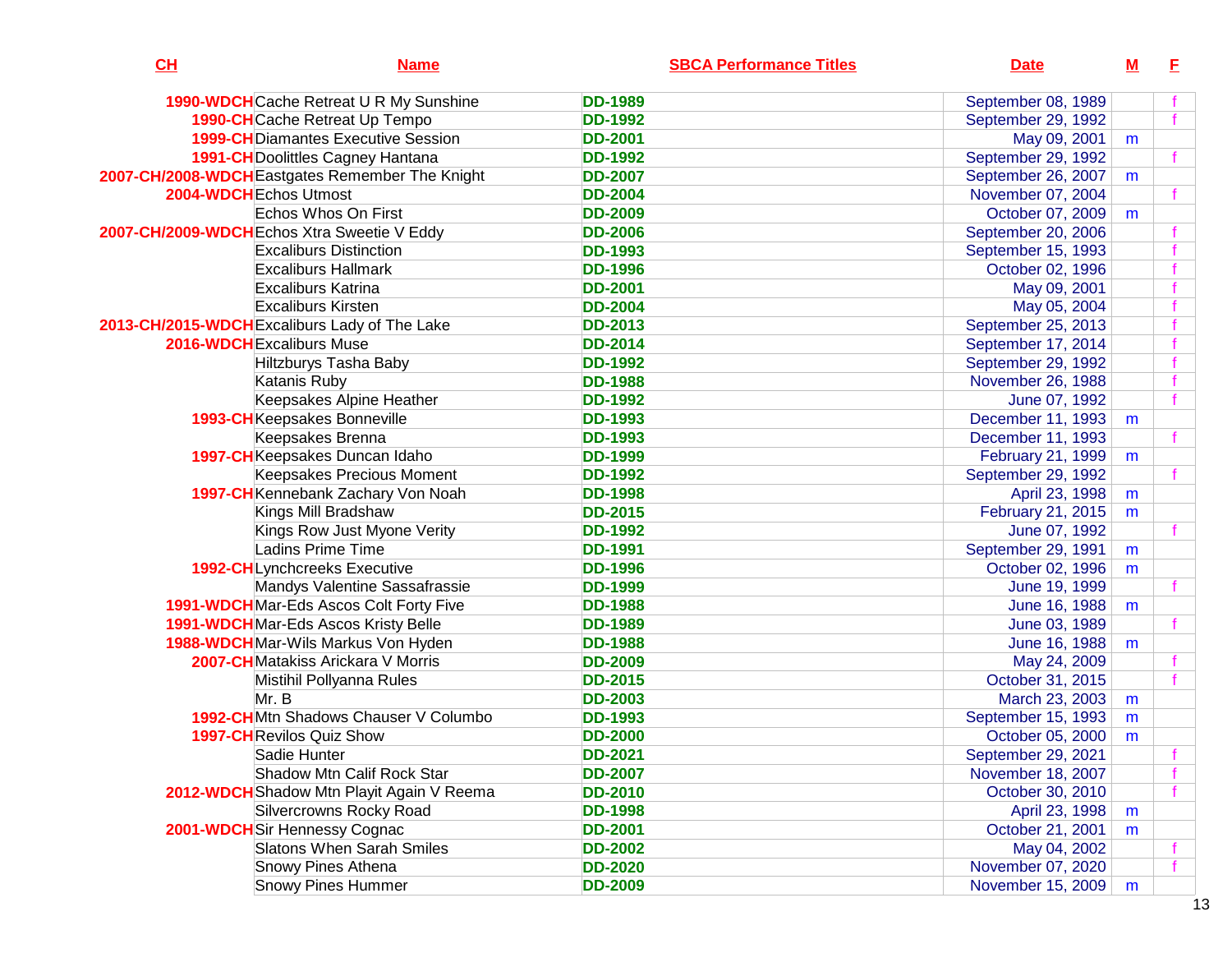| CH                                           | <b>Name</b>                                       | <b>SBCA Performance Titles</b> | <b>Date</b>        | <u>M</u> | E  |
|----------------------------------------------|---------------------------------------------------|--------------------------------|--------------------|----------|----|
|                                              | <b>Snowy Pines Tundra</b>                         | <b>DD-2010</b>                 | May 21, 2010       |          |    |
|                                              | 1994-CH/1994-WDCH Stoans Dudley Do Right Of Jay-U | <b>DD-1993</b>                 | September 15, 1993 | m        |    |
| 1998-CH/2000-WDCHStoans Glysa of Adax        |                                                   | <b>DD-2000</b>                 | October 05, 2000   |          |    |
|                                              | 2010-WDCH Stoans One Hit Wonder of Yixy           | <b>DD-2009</b>                 | October 07, 2009   | m        |    |
|                                              | Stoans Quiet Collar V Abquin                      | <b>DD-2002</b>                 | November 10, 2002  | m        |    |
|                                              | Stoans Razzle of Oz                               | <b>DD-2010</b>                 | May 21, 2010       |          |    |
|                                              | <b>2005-CH</b> Stoans Yum Yum of Mistihil         | <b>DD-2010</b>                 | October 16, 2010   |          |    |
|                                              | 2000-CH Story Books Future V Sandcreek            | <b>DD-2003</b>                 | May 07, 2003       | m        |    |
|                                              | 2019-CH Storybooks Oliva Twist                    | <b>DD-2019</b>                 | October 09, 2019   |          |    |
| <b>2009-CH</b> Subira Alucian                |                                                   | <b>DD-2012</b>                 | September 26, 2012 | m        |    |
|                                              | Sunnybrooks Windward Breeze                       | <b>DD-1992</b>                 | September 27, 1992 |          |    |
|                                              | <b>1993-CH</b> Sweetholms Half Tone               | <b>DD-1991</b>                 | September 29, 1991 |          |    |
|                                              | Swissongs Nevada                                  | <b>DD-2003</b>                 | May 07, 2003       |          |    |
|                                              | Thunder Hills Brunhilda                           | <b>DD-2000</b>                 | October 05, 2000   |          |    |
|                                              | <b>1996-CH</b> Valintas Wanna Dance V Stoan       | <b>DD-1999</b>                 | June 19, 1999      |          |    |
| 1999-CH/2001-WDCH Vicdorys Amber Ice V Stoan |                                                   | <b>DD-1999</b>                 | June 16, 1999      |          |    |
|                                              | 2006-CH Vicdorys Indiana Bones                    | <b>DD-2009</b>                 | October 07, 2009   | m        |    |
| 2011-GCH/2013-WDCH Vicdorys Lump O'Coal      |                                                   | <b>DD-2011</b>                 | September 14, 2011 | m        |    |
|                                              | 2011-GCH/2010-CH Vicdorys Pretty In Pink Diamonds | <b>DD-2015</b>                 | October 31, 2015   |          |    |
|                                              | <b>Wheelers Miss Nemesis</b>                      | <b>DD-1989</b>                 | September 08, 1989 |          |    |
|                                              | 2001-CH/2002-WDCHXmaxKris Van 'T Hof Ten Eynder   | <b>DD-2000</b>                 | October 05, 2000   | m        |    |
| <b>Title Summary:</b>                        |                                                   | 75                             |                    | 29       | 45 |

| DD <sub>2</sub>                                   |                 |                      |   |  |
|---------------------------------------------------|-----------------|----------------------|---|--|
| <b>1994-CH</b> Almshaus Just Joe Kool             | <b>DD2-1993</b> | October 09, 1993   m |   |  |
| <b>1993-CH</b> Belyns Sentimental Journey         | <b>DD2-1997</b> | September 25, 1997   |   |  |
| Belyns Wendy Darlin                               | <b>DD2-1997</b> | September 25, 1997   |   |  |
| 2007-CH/2009-WDCH Echos Xtra Sweetie V Eddy       | <b>DD2-2008</b> | November 01, 2008    |   |  |
| 1994-CH/1994-WDCH Stoans Dudley Do Right Of Jay-U | <b>DD2-1994</b> | May 26, 1994         | m |  |
| 2010-WDCH Stoans One Hit Wonder of Yixy           | <b>DD2-2010</b> | October 30, 2010   m |   |  |
| <b>Title Summary:</b>                             |                 |                      |   |  |

| <b>DDX</b> |                                               |                 |                        |  |
|------------|-----------------------------------------------|-----------------|------------------------|--|
|            | 2010-CH/2010-WDCHBenbarons Tinker of Yondo    | <b>DDX-2013</b> | September 25, 2013     |  |
|            | 2013-CH/2015-WDCH Excaliburs Lady of The Lake | <b>DDX-2014</b> | September 17, 2014     |  |
|            | <b>2016-WDCH</b> Excaliburs Muse              | <b>DDX-2015</b> | October 02, 2015       |  |
|            | 2012-WDCH Shadow Mtn Playit Again V Reema     | <b>DDX-2015</b> | March 22, 2015         |  |
|            | Snowy Pines Athena                            | <b>DDX-2021</b> | September 29, 2021     |  |
|            | <b>Snowy Pines Tundra</b>                     | <b>DDX-2011</b> | November 05, 2011      |  |
|            | 2010-WDCH Stoans One Hit Wonder of Yixy       | <b>DDX-2011</b> | November 05, 2011<br>m |  |
|            | 2009-CHSubira Alucian                         | <b>DDX-2014</b> | May 16, 2014<br>m      |  |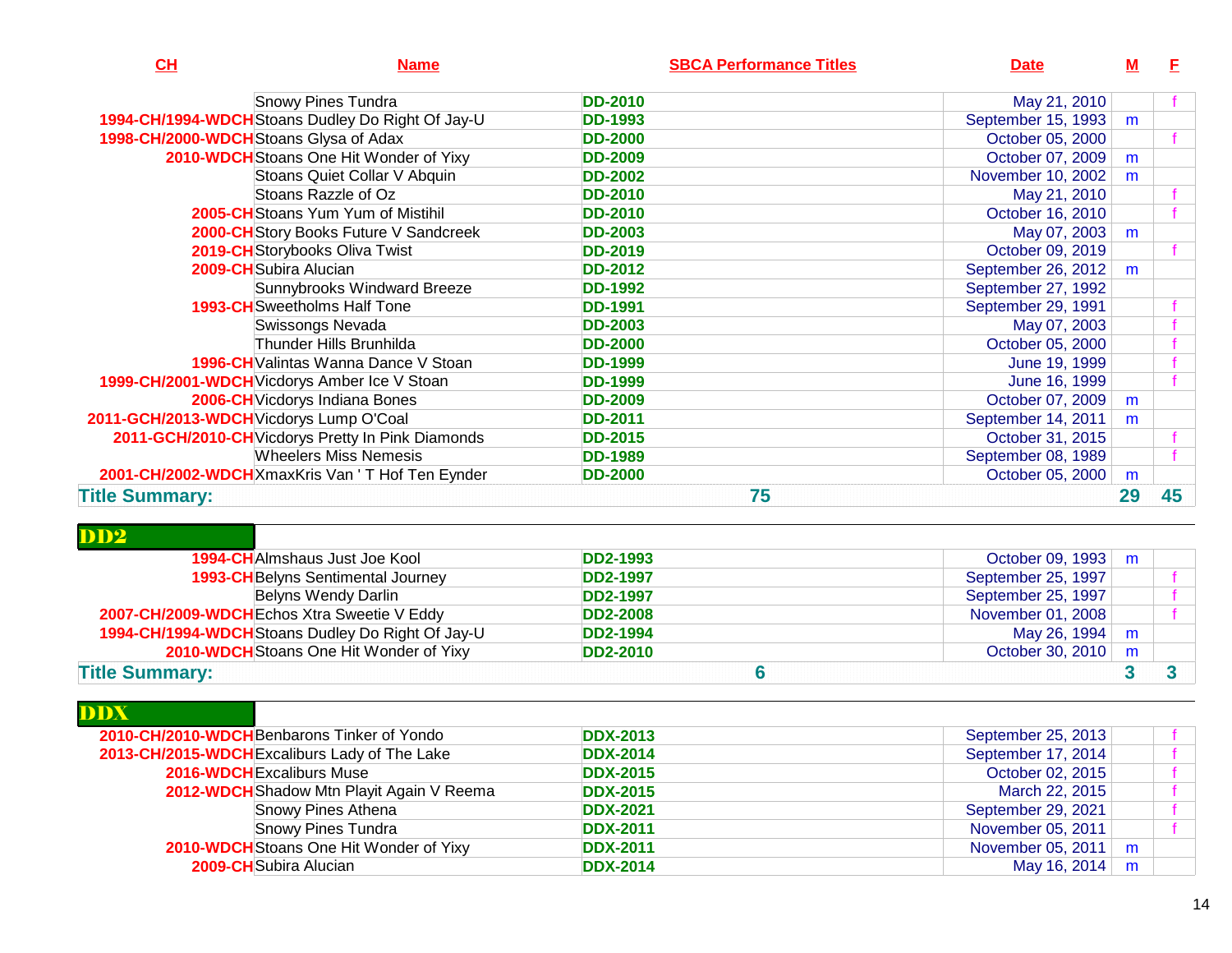| CH                    | <b>Name</b>                                       | <b>SBCA Performance Titles</b> | <b>Date</b>        | м              | E            |
|-----------------------|---------------------------------------------------|--------------------------------|--------------------|----------------|--------------|
| <b>Title Summary:</b> |                                                   | 8                              |                    | $\overline{2}$ | 6            |
| DDX2                  |                                                   |                                |                    |                |              |
| <b>Title Summary:</b> | Snowy Pines Tundra                                | <b>DDX2-2012</b><br>1          | September 26, 2012 | 0              | 1            |
| <b>NDD</b>            |                                                   |                                |                    |                |              |
|                       | Alpine Mtn Danc'n With The Starz                  | <b>NDD-2016</b>                | October 05, 2016   | m              |              |
|                       | <b>Clementine Rose</b>                            | <b>NDD-2017</b>                | May 21, 2017       |                |              |
|                       | Dozer Bhakail                                     | <b>NDD-2017</b>                | October 18, 2017   | m              |              |
|                       | 2018-GCH/2017-CHLasquites Xavier V Horace         | <b>NDD-2018</b>                | September 19, 2018 | m              |              |
|                       | Po Chu Ping                                       | <b>NDD-2015</b>                | March 22, 2015     | m              |              |
|                       | Sadie Hunter                                      | <b>NDD-2018</b>                | September 19, 2018 |                | f.           |
|                       | Sgt. Peppers Doctor Robert                        | <b>NDD-2015</b>                | October 02, 2015   | m              |              |
|                       | Sgt. Peppers Wanna Be Your Man                    | <b>NDD-2015</b>                | October 02, 2015   | m              |              |
|                       | 2011-CH Shericks Darling Little Girl              | <b>NDD-2014</b>                | October 11, 2014   |                |              |
|                       | Snowy Pines Athena                                | <b>NDD-2020</b>                | November 06, 2020  |                | $\mathbf{f}$ |
|                       | 2010-GCH/CH-2009 Stoans Rupert of Oz              | <b>NDD-2011</b>                | October 15, 2011   | m              |              |
|                       | 2009-CH Subira Alucian                            | <b>NDD-2011</b>                | November 05, 2011  | m              |              |
|                       | 2007-CH Subira Needless To Say                    | <b>NDD-2012</b>                | September 26, 2012 | m              |              |
|                       | 2011-GCH/2010-CH Vicdorys Pretty In Pink Diamonds | <b>NDD-2014</b>                | October 11, 2014   |                |              |
| <b>Title Summary:</b> |                                                   | 14                             |                    | 9              | 5            |
| TDD                   |                                                   |                                |                    |                |              |
|                       | 1993-CH Belyns Sentimental Journey                | <b>TDD-1999</b>                | April 04, 1999     |                |              |
|                       | <b>Belyns Wendy Darlin</b>                        | <b>TDD-1999</b>                | April 04, 1999     |                |              |
|                       | 2010-CH/2010-WDCH Benbarons Tinker of Yondo       | <b>TDD-2010</b>                | October 06, 2010   |                |              |
|                       | 1990-WDCH Cache Retreat U R My Sunshine           | <b>TDD-1993</b>                | September 15, 1993 |                |              |
|                       | 2007-CH/2008-WDCH Eastgates Remember The Knight   | <b>TDD-2010</b>                | October 06, 2010   | m              |              |
|                       | 2013-CH/2015-WDCH Excaliburs Lady of The Lake     | <b>TDD-2013</b>                | October 25, 2013   |                |              |
|                       | 2016-WDCH Excaliburs Muse                         | <b>TDD-2017</b>                | October 18, 2017   |                | $\mathbf{f}$ |
|                       | 1993-CHKeepsakes Bonneville                       | <b>TDD-1996</b>                | March 31, 1996     | m              |              |
|                       | Keepsakes Brenna                                  | <b>TDD-1996</b>                | March 31, 1996     |                |              |
|                       | <b>Snowy Pines Hummer</b>                         | <b>TDD-2010</b>                | October 30, 2010   | m              |              |
|                       | <b>Snowy Pines Tundra</b>                         | <b>TDD-2010</b>                | October 30, 2010   |                |              |
|                       | <b>1993-CH</b> Sweetholms Half Tone               | <b>TDD-1993</b>                | September 15, 1993 |                |              |
|                       | Thunder Hills Brunhilda                           | <b>TDD-2004</b>                | November 07, 2004  |                |              |

## **Title Summary:13 3 10**

| TDD |  |
|-----|--|
|-----|--|